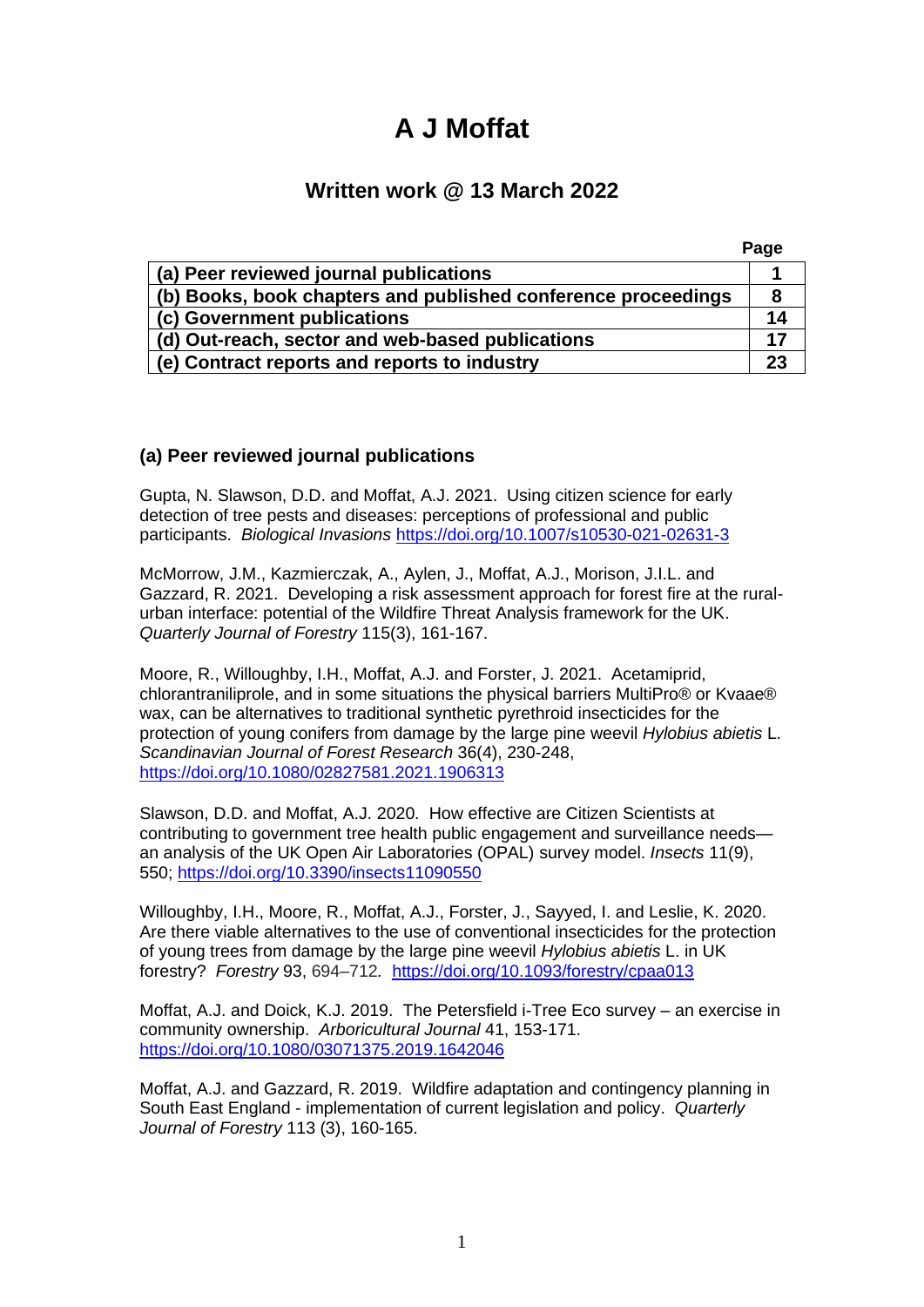Lakeman Fraser, P., Gosling, L., Moffat, A.J., West, S.E., Fradera, R., Davies, L., Ayamba, M.A. and van der Wal, R. 2016. To have your citizen science cake and eat it? Delivering outreach and environmental monitoring through Open Air Laboratories (OPAL). *BMC Ecology Supplement* 16 (Suppl 1): S16, 57-70. <http://dx.doi.org/10.1186/s12898-016-0065-0>

Moffat, A.J. 2016. Communicating the benefits of urban trees: A critical review. *Arboricultural Journal* 38(2), 64-82. <https://doi.org/10.1080/03071375.2016.1163111>

Collison, J., Wilson, C.A., Moffat, A.J. and Gallacher, J. 2015. Soil disturbance resulting from stump harvesting. *Scottish Forestry* 69 (2), 20-27.

Rajapaksha, N.S.S., Butt, K.R., Vanguelova, E.I. and Moffat, A.J. 2014. Short rotation forestry – Earthworm interactions: A field based mesocosm experiment. *Applied Soil Ecology* 76, 52-59. [https://doi.org/10.1016/j.apsoil. 2013.12.008](https://doi.org/10.1016/j.apsoil.%202013.12.008)

Moffat, A.J. and Pearce, H.G. 2013. Contrasting approaches to forest fire risk in New Zealand and Great Britain. *Scottish Forestry* 67 (4), 10-17.

Rajapaksha, N.S.S., Butt, K.R., Vanguelova, E. and Moffat, A.J. 2013. Earthworm selection of Short Rotation Forestry leaf litter assessed through preference testing and direct observation. *Soil Biology and Biochemistry* 67, 12-19. <https://doi.org/10.1016/j.soilbio.2013.08.006>

Rajapaksha, N.S.S., Butt, K.R., Vanguelova, E. and Moffat, A.J. 2013. Effects of Short Rotation Forestry on earthworm community development in the UK. *Forest Ecology and Management* 309, 96-104. <https://doi.org/10.1016/j.foreco.2013.04.004>

Vanguelova, E.I., Nisbet, T.R., Moffat, A.J., Broadmeadow, S., Sanders, T.G.M. and Morison, J.I.L. 2013. A new evaluation of carbon stocks in British forest soils. *Soil Use and Management* 29, 169-181. <https://doi.org/10.1111/sum.12025>

Nijnik, M., Pajot, G., Moffat, A.J. and Slee, B. 2013. An economic analysis of the establishment of forest plantations in the United Kingdom, particularly Scotland, to mitigate climatic change. *Forest Policy and Economics* 26, 34-42. <https://doi.org/10.1016/j.forpol.2012.10.002>

Finlay, S., Moffat, A.J., Gazzard, R. and Murray, V. 2012. Wildfires and Health Impacts. *PLoS Currents: Disasters* <https://doi.org/10.1371/4f959951cce2c>

Shibu, M.E., Matthews, R.B., Bakam, I., Moffat, A.J. and Baggaley, N. 2012. Estimating greenhouse gas abatement potential of biomass crops in Scotland under various management options. *Biomass and Bioenergy* 47, 211-227. <https://doi.org/10.1016/j.biombioe.2012.09.039>

Burgess, P.J., Moffat, A.J. and Matthews, R.B. 2011. Assessing climate change causes, risks and opportunities in forestry. *Outlook on Agriculture (Special issue)*  Teasing out the impacts of climate change on agricultural development, 263-268.

Pediaditi, K., Doick, K.J. and Moffat, A.J. 2010. Monitoring and evaluation practice for brownfield regeneration to greenspace initiatives. A meta-evaluation of assessment and monitoring tools. *Landscape and Urban Planning* 97, 22-36. <https://doi.org/10.1016/j.landurbplan.2010.04.007>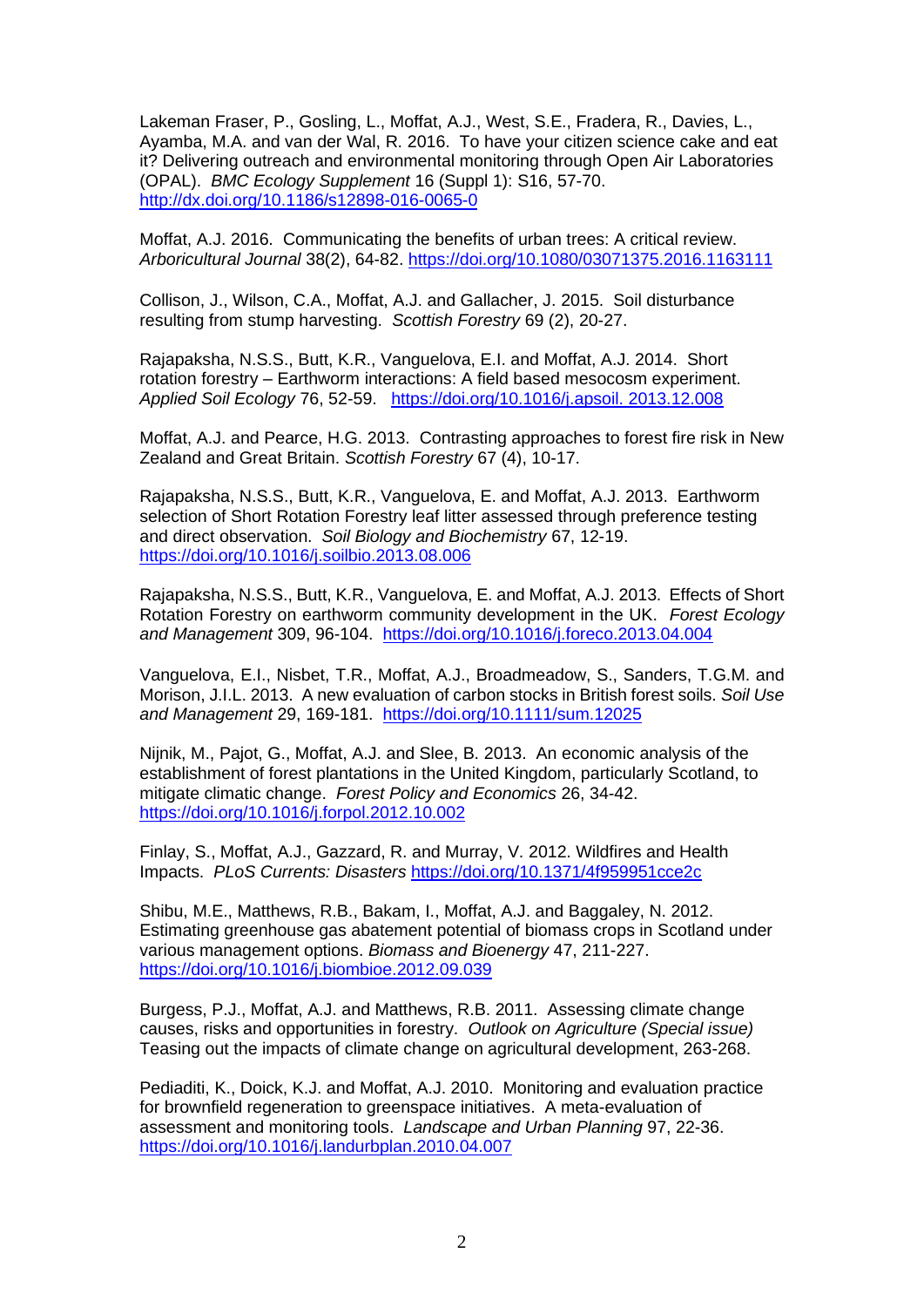Rodriguez, O., Sellers, G., Sinnett, D., Moffat, A.J. and Hutchings, T.R. 2010. Use of remediated soil materials for sustainable plant growth. *Land Contamination & Reclamation* 18, 25-39. [https://doi.org/](https://doi.org/10.2462/09670513.989)[10.2462/09670513.989](https://doi.org/10.2462/09670513.989)

Vanguelova, E.I., Benham, S., Pitman, R., Moffat, A.J., Broadmeadow, M., Nisbet, T., Durrant, D., Barsoum, N., Wilkinson, M., Bochereau, F., Hutchings, T., Broadmeadow, S., Crow, P., Taylor, P. and Durrant-Houston, T. 2010. Chemical fluxes in time through forest ecosystems in the UK – soil response to pollution recovery. *Environmental Pollution* 158, 1857-1869. <https://doi.org/10.1016/j.envpol.2009.10.044>

Hutchings, T.R., Sinnett, D., Doick, K., Pediaditi, K. and Moffat, A.J. 2009. Integrated Remediation, Reclamation and Greenspace creation on Brownfield Land. *CL:AIRE subr:im Bulletin* 11, London.

Doick, K.J., Pediaditi, K., Moffat, A.J. and Hutchings, T.R. 2009. Defining the sustainability objectives of brownfield regeneration to greenspace. *International Journal of Environmental Policy and Decision Making* 10, 282-302.

de Munck, C., Hutchings, T.R. and Moffat, A.J. 2008. Impacts of climate change and establishing a vegetation cover on water erosion of contaminated spoils for two contrasting UK regional climates – a case study approach. *Integrated Environmental Assessment and Management* 4, 443-455.

Moffat, A.J., Hutchings, T.R., Tubby, I., Butt, K.R. and Lowe, C.N. 2008. Experimental woodland establishment on brick clays in southern England. *Land Contamination & Reclamation* 16 (3), 181-190.

Moffat, A.J., Foot, K., Kennedy, F.M., Dobson, M.C. and Morgan, G. 2008. Experimental tree planting on containment UK landfill sites: results of ten years monitoring. *Arboriculture & Urban Forestry* 34(3), 163-172.

van Herwijnen, R., Sellers, G., Sinnett, D., Moffat, A.J., Hutchings, T.R., Al-Tabbaa, A. and Ouki, S. 2008. The use of compost in the regeneration of brownfield land. *CL:aire subr:im bulletin* SUB 10, London, 4pp.

Kilbride, C., Poole, J., Hutchings, T.R., Rodriguez-Walters, O., Sinnett, D., Brunt, A. and Moffat, A.J. 2008. Field portable X-ray Fluorescence (FPXRF): A rapid and low cost alternative for measuring metals and metalloids in soils. *CL:aire subr:im bulletin* SUB 7, London, 4pp.

Moffat, A.J., Davies, S.A. and Finér, L. 2008. Reporting the results of forest monitoring – an evaluation of the European forest monitoring programme. *Forestry* 81, 75-90. <https://doi.org/10.1093/forestry/cpm046>

van Herwijnen, R. Hutchings, T.R., Al-Tabbaa, A., Moffat, A.J., Johns, M.L. and Ouki, S.K. 2007. Remediation of metal contaminated soil with mineral-amended composts. *Environmental Pollution* 150, 347-354.

van Herwijnen, R., Al-Tabbaa, A., Hutchings, T.R., Moffat, A.J., Ouki, S.K. and Johns, M.L. 2007. The impact of waste compost-based soil amendments on the leaching behavior of a heavy metal contaminated soil. *Environmental Engineering Science* 24, 897-904.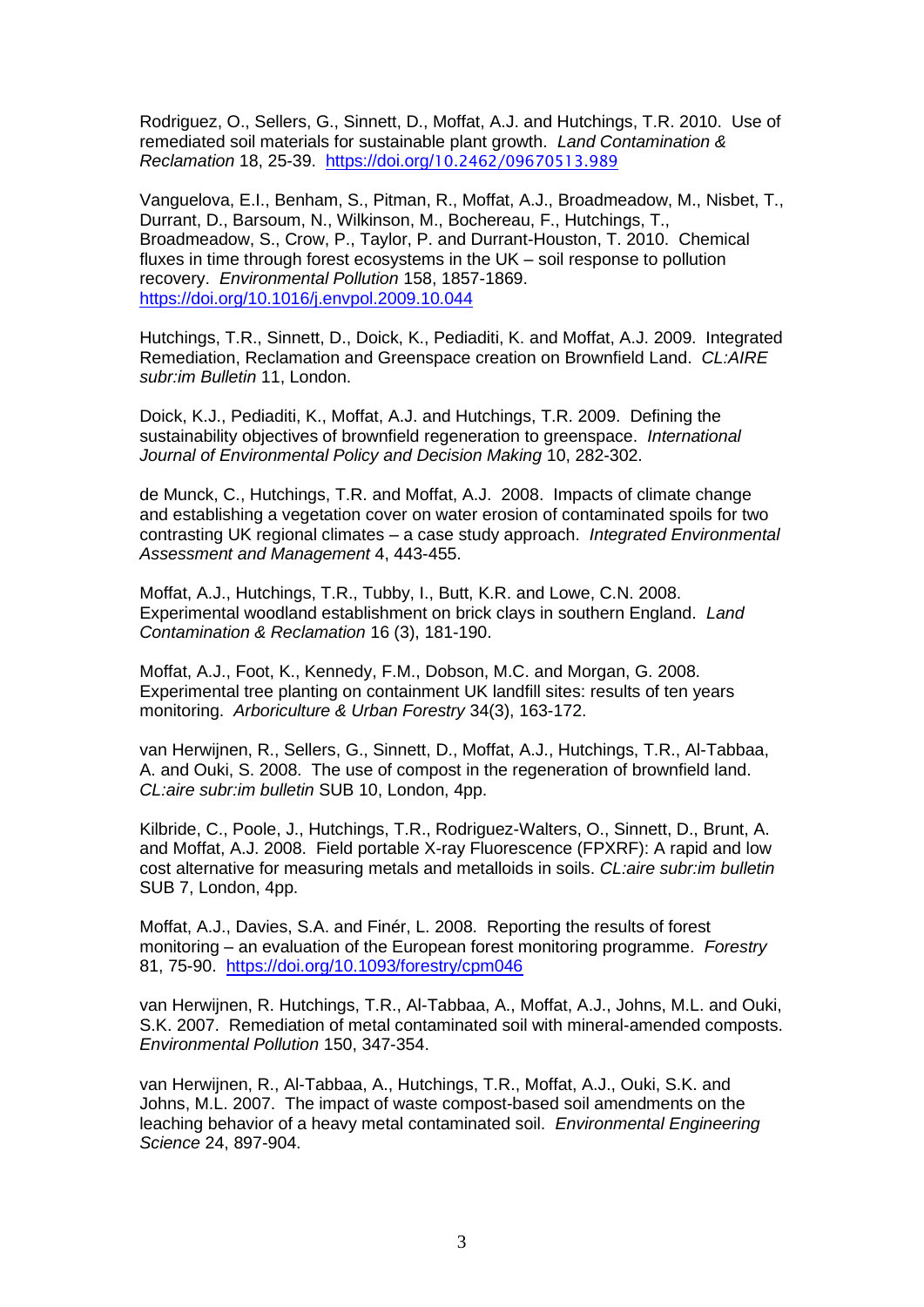Mooney, S.J., Foot, K., Hutchings, T.R. and Moffat, A.J. 2007. Micromorphological investigations into root penetration in a landfill mineral cap, Hertfordshire, UK. *Waste Management* 27, 1225-1232.

Vanguelova, E.I., Nortcliff, S., Moffat, A.J. and Kennedy, F. 2007. Short-term effects of manipulated increase in acid deposition on soil, soil solution chemistry and fine roots in Scots pine (Pinus sylvestris) stand on a podzol.. *Plant and Soil* 294, 41-54.

Harbottle, M.J., Mantle, M.D., Johns, M.L., van Herwijnen, R., Al-Tabbaa, A., Hutchings, T., Moffat, A. and Ouki, S. K. 2007. Magnetic resonance imaging of the effect of zeolite on lithium uptake in poplar. *Environmental Science and Technology*  41, 3444-3448.

Al-Tabbaa, A., Smith, S.E., Duru, U.E., Iyengar, S.R., De Munck, C., Moffat, A.J., Hutchings, T.R., Dixon, T., Doak, J., Garvin, S.L., Ridal, J., Raco, M. and Henderson, S. 2007. Climate Change, Pollutant Linkage and Brownfield Regeneration. *CL:AIRE subr:im bulletin* SUB 3, London.

Hutchings, T.R., Sinnett, D., Peace, A. and Moffat, A.J. 2006. The effect of woodland growth on a containment landfill site in Hertfordshire, UK. *Urban Forestry and Urban Greening* 5, 169-176.

Kirwan, N., Oliver, M.A., Moffat, A.J. and Morgan, G.W. 2005. Sampling the soil in long term forest plots: the implications of spatial variation. *Environmental Monitoring and Assessment* 111, 149-172.

Crow, P.G. and Moffat, A.J. 2005. The management of the archaeological resource in UK wooded landscapes: an environmental perspective. *Conservation and Management of archaeological sites* 7, 103-116.

Pitts, A., Benham, S., Straw, N.A. and Moffat, A.J. 2005. Evaluation of moth-trap data from Alice Holt Forest, Hampshire 1966-2001: possible effects of changing climate on Macrolepidoptera. *Entomologist's Gazette* 56, 237-247.

Vanguelova, E.I., Nortcliff, S., Moffat, A.J. and Kennedy, F. 2005. Morphology, biomass and nutrient status of fine roots of Scots pine (*Pinus sylvestris*) as influenced by seasonal fluctuations in soil moisture and soil solution chemistry. *Plant and Soil* 270, 233-247.

Lynch, J.M. and Moffat, A.J. 2005. Bioremediation – prospects for the future application of innovative applied biological research. *Annals of Applied Biology* 146, 217-221.

Butt, K.R., Lowe, C.N., Frederickson, J. and Moffat, A.J. 2004. The development of sustainable earthworm populations at Calvert Landfill Site UK. *Land Degradation and Development* 15, 27-36.

Moffat, A.J. 2003. Indicators of soil quality for UK forestry. *Forestry* 76 (5), 547-568. <https://doi.org/10.1093/forestry/76.5.547>

Wood, M.J., Carling, P.A. and Moffat, A.J. 2003. Reduced ground disturbance during mechanized forest harvesting on sensitive forest soils in the UK. *Forestry* 76 (3), 345- 361. <https://doi.org/10.1093/forestry/76.3.345>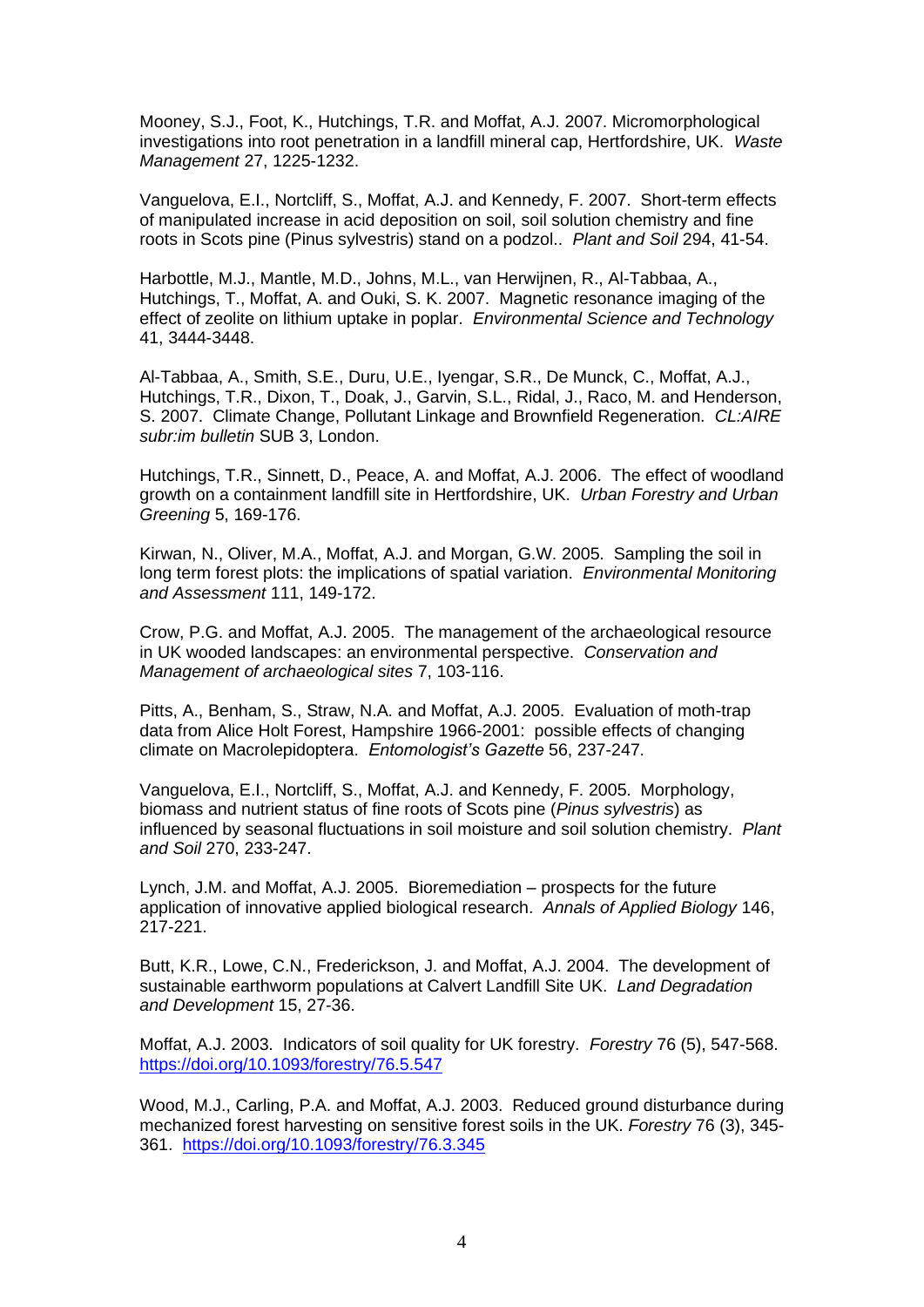Wood, M.J., Moffat, A.J. and Carling, P.A. 2003. Improving the design of slash roads used to reduce soil disturbance during mechanised harvesting of coniferous forest plantations in the UK. *International Journal of Forest Engineering* 14, 11-23.

Moffat, A.J. 2002. The state of British forests at the beginning of the 21st century. *International Forestry Review* 4, 171-183.

Moffat, A.J., Kvaalen, H., Solberg, S. and Clarke, N. 2002. Temporal trends in throughfall and soil water chemistry at three Norwegian forests, 1986–1997. *Forest Ecology and Management* 168, 15–28.

Hutchings, T.R., Moffat, A.J. and French, C.J. 2002. Soil compaction under timber harvesting machinery: a preliminary report on the role of brash mats in its prevention. *Soil Use and Management* 18, 34-38.

Moffat, A.J. 2001. Increasing woodland in urban areas in the UK – meeting ecological and environmental standards. *International Forestry Review* 3, 198-205.

Hutchings, T.R., Moffat, A.J. and Kemp, R.A. 2001. Effects of rooting and tree growth of selected woodland species on cap integrity in a clay capped landfill site. *Waste Management and Research* 19, 193-200.

Kennedy, F., Rowell, D., Moffat, A.J. and Singh, B. 2001. An analysis of the structure of the simple mass balance equation: implications for testing national critical load maps. *Water, Air and Soil Pollution: Focus* 1, 281-298.

Moffat, A.J., Armstrong, A.T. and Ockleston, J. 2001. The optimization of sewage sludge and effluent disposal on energy crops of short rotation hybrid poplar. *Biomass & Bioenergy* 20, 161-169.

Moffat, A.J. 2000. Effects of inoculation with Frankia on the growth and nutrition of alder species and interplanted Japanese larch on restored mineral workings. *Forestry* 73, 215-223. <https://doi.org/10.1093/forestry/73.3.215>

Moffat, A.J. and Bending, N.A.D. 2000. Replacement of soil and soil-forming materials by loose tipping in reclamation to woodland. *Soil Use and Management* 16, 75-81.

Bending, N.A.D. and Moffat, A.J. 1999. Tree performance on minespoils in the South Wales coalfield. *Journal of Applied Ecology* 36, 784-797.

Wilson, B.R., Moffat, A.J. and Nortcliff, S. 1997. The nature of three ancient woodland soils in southern England. *Journal of Biogeography* 24, 633-646.

Moffat, A.J. and Boswell, R.C. 1997. The effectiveness of cultivation using the winged tine on restored sand and gravel workings. *Soil and Tillage Research* 40, 111-124.

Dobson, M.C. and Moffat, A.J. 1995. A re-evaluation of objections to tree planting on containment landfills. *Waste Management and Research* 13, 579-600.

Moffat, A.J. 1994. Nursery sterilization and inoculation regimes for alder production. *Forestry* 67, 313-327. <https://doi.org/10.1093/forestry/67.4.313>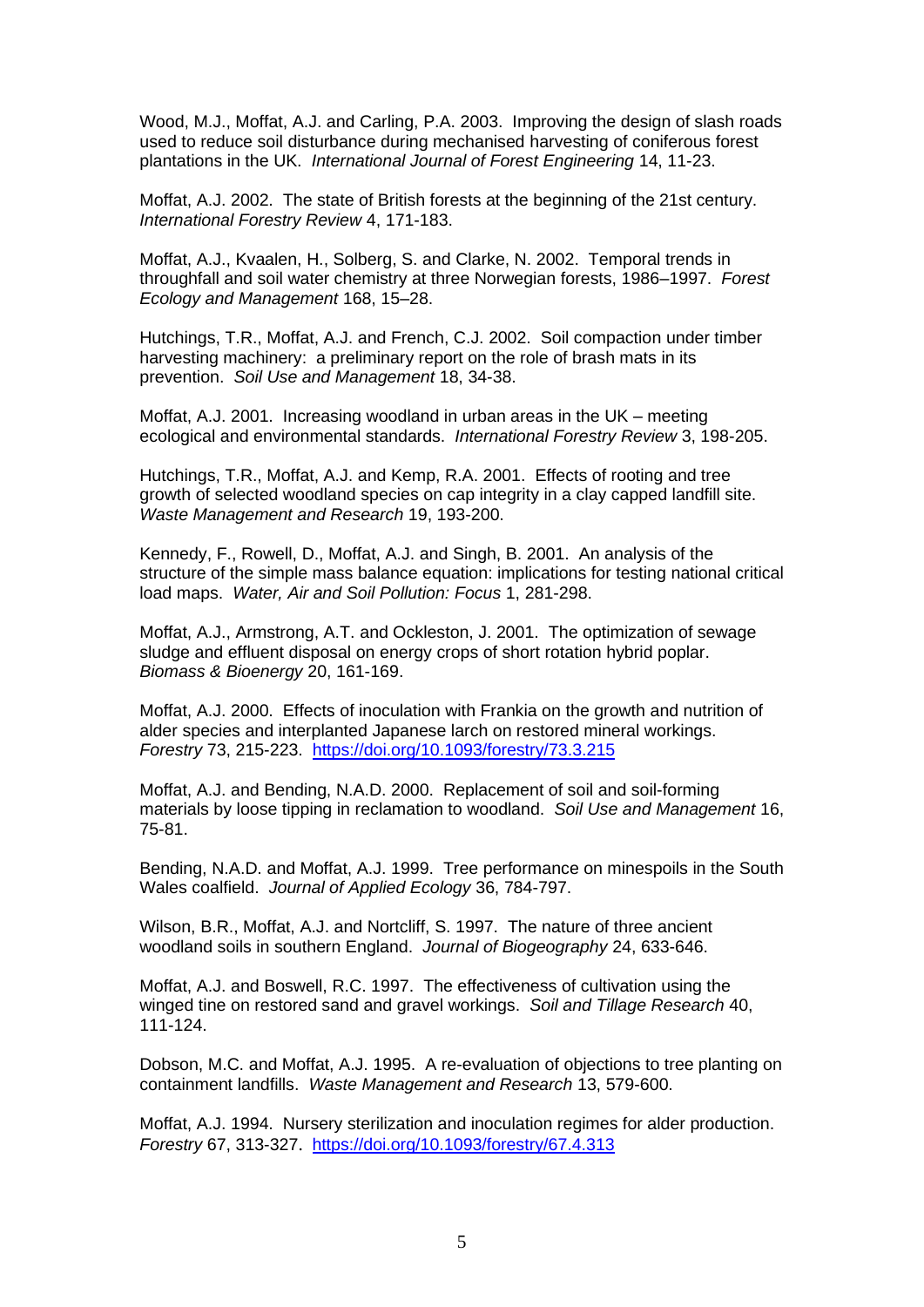Shaw, P.J.A. and Moffat, A.J. 1993. Establishment of trees on mixtures of pulverized fuel ash and gypsum. II. Nutrition and trace elements. *Land Degradation and Rehabilitation* 4, 123-129.

Moffat, A.J. and Shaw, P.J.A. 1993. Establishment of trees on mixtures of pulverized fuel ash and gypsum. I. Tree performance. *Land Degradation and Rehabilitation* 4, 87-97.

Moffat, A.J. and Williamson, D.R. 1991. Review of fertiliser and herbicide use in UK tree crop systems. *Journal of the Science of Food and Agriculture* 57, 1-18.

Moffat, A.J., Matthews, R.W. and Hall, J.E. 1991. The effects of sewage sludge on growth, foliar and soil chemistry in pole stage Corsican pine at Ringwood Forest, Dorset, UK. *Canadian Journal of Forest Research* 21, 902-909.

Wheeler, C.T., Hollingsworth, M., Hooker, J.E., McNeill, J.D., Mason, W.L., Moffat, A.J. and Sheppard, L.J. 1991. The effect of inoculation with either cultured Frankia or crushed nodules on nodulation and growth of *Alnus rubra* and *Alnus glutinosa*  seedlings in forest nurseries. *Forest Ecology and Management* 43, 153-166.

Moffat, A.J. 1991. Forestry and soil protection in the UK. *Soil Use and Management*  7, 145-151.

Moffat, A.J. 1991. The importance of pedology in modern forestry science. *Forestry* 64, 217-238. <https://doi.org/10.1093/forestry/64.3.217-a>

Moffat, A.J. and Roberts, C.J. 1991. Grass mixtures for afforested opencast coal spoil in South Wales. *Land Degradation and Rehabilitation* 2, 127-134.

Moffat, A.J. and Houston, T.J. 1991. Tree establishment and growth at Pitsea landfill site, Essex, UK. *Waste Management and Research* 9, 35-46.

Williamson, D.R. and Moffat, A.J. 1990. Tree crop production systems: a change in land use with the potential to reduce inputs. *Journal of the Science of Food and Agriculture* 53, 113-115.

Moffat, A.J. and Boswell, R.C. 1990. The effect of tree species and species mixtures on soil properties at Gisburn Forest, Yorkshire. *Soil Use and Management* 6, 46-51.

Moffat, A.J., Johnston, M. and Wright, J.S. 1990. An improved probe for sampling soil atmospheres. *Plant and Soil* 121, 145-147.

Moffat, A.J. 1989. Forestry and soil erosion in Britain - a reply. *Soil Use and Management* 5, 199-200.

Moffat, A.J. and Roberts, C.J. 1989. The use of large scale ridge and furrow landforms in forestry reclamation of mineral workings. *Forestry* 62, 233-248.

Moffat, A.J. and Bird, D. 1989. The potential for using sewage sludge in forestry in England and Wales. *Forestry* 62, 1-17. <https://doi.org/10.1093/forestry/62.1.1>

Moffat, A.J. 1988. The distribution of 'Celtic Fields' on the East Hampshire chalklands. *Proceedings of the Hampshire Field Club and Archaeological Society* 44, 11-24.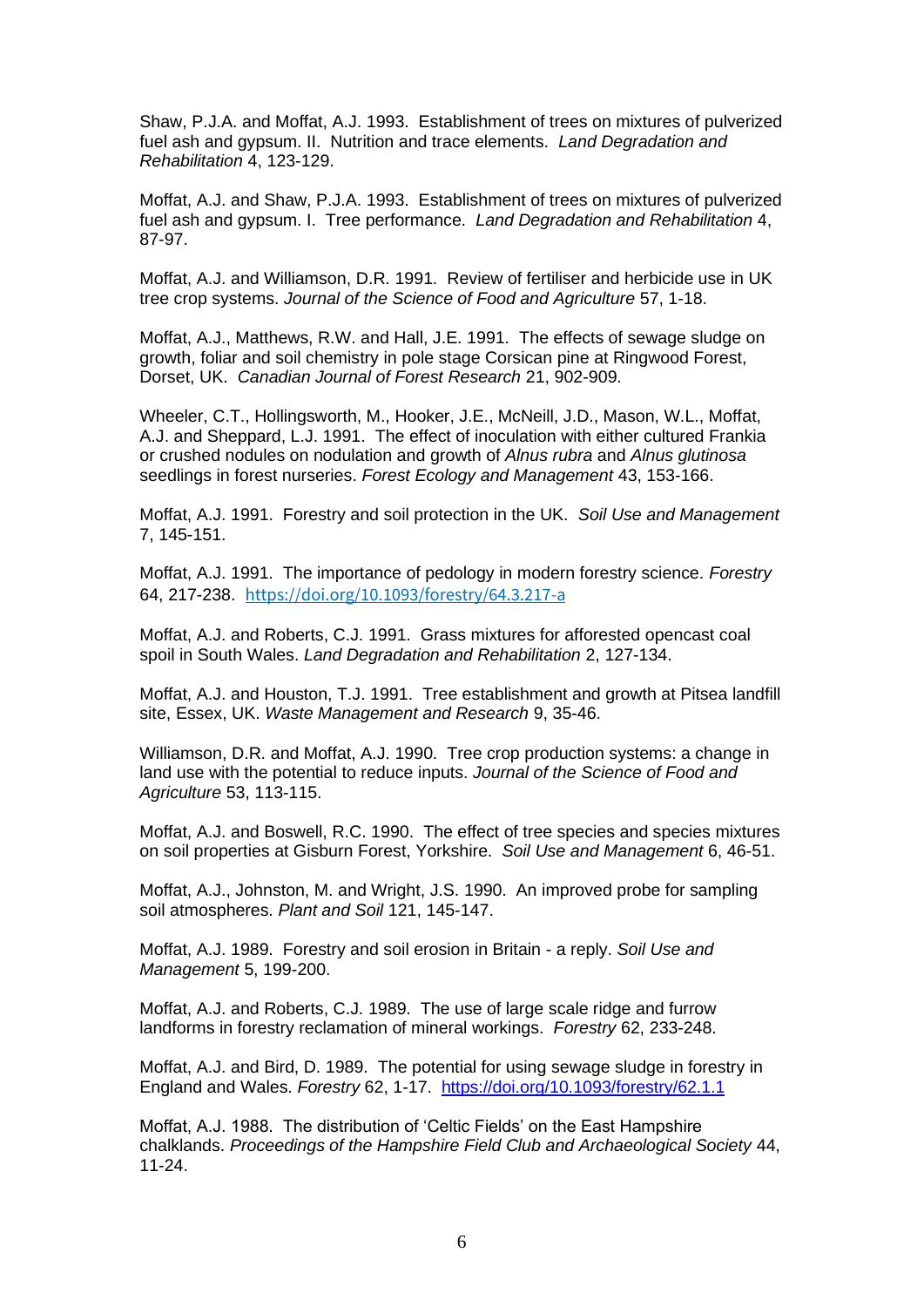Moffat, A.J. 1988. Forestry and soil erosion in Britain - a review. *Soil Use and Management* 4, 41-44.

Moffat, A.J. and Jarvis, M.G. 1988. The significance of gley features in soils derived from grey parent materials. *Journal of Soil Science* 39, 177-189.

Bateman, R.M. and Moffat, A.J. 1987. Petrography of the Woolwich and Reading formation (Late Palaeocene) of the Chiltern Hills, Southern England. *Tertiary Research* 8(3), 75-103.

Moffat, A.J. 1986. Quartz signatures in Plio-Pleistocene gravels in the northern part of the London Basin. In: Bridgland, D.R. (ed.) Clast Lithological Analysis. *Quaternary Research Association Technical Guide* 3, 117-128.

Moffat, A.J. and Catt, J.A. 1986. A re-examination of the evidence for a Pleistocene marine transgression on the Chiltern Hills. III. Deposits. *Earth Surface Processes and Landforms* 11, 233-247.

Moffat, A.J. and Catt, J.A. 1986. A re-examination of the evidence for a Pleistocene marine transgression on the Chiltern Hills. II. Drainage patterns. *Earth Surface Processes and Landforms* 11, 169-180.

Moffat, A.J., Catt, J.A., Webster, R. and Brown, E.H. 1986. A re-examination of the evidence for a Pleistocene marine transgression on the Chiltern Hills. I. Structures and Surfaces. *Earth Surface Processes and Landforms* 11, 95-106.

Moffat, A.J. and Jarvis, M.G. 1985. Soils of the Tillingbourne Valley, Wotton, Surrey. *Proceedings and Transactions of the Croydon Natural History and Scientific Society* 17(8), 177-181.

Moffat, A.J. 1985. William Cobbett: politician and soil scientist. *Geographical Journal* 151, 351-355.

Moffat, A.J. and Bateman, R.M. 1983. The mineralogy of Palaeogene sediments in southeast England. *Proceedings of the Geologists' Association* 94, 271-274.

Moffat, A.J. and Catt, J.A. 1983. A new excavation in Plio-Pleistocene deposits at Little Heath. *Transactions of the Hertfordshire Natural History Society* 28(6), 5-10.

Moffat, A.J. and Catt, J.A. 1982. The nature of the Pebbly Clay Drift at Epping Green. *Transactions of the Hertfordshire Natural History Society* 28(5), 16-24.

Catt, J.A. and Moffat, A.J. 1980. An occurrence of Hertfordshire Puddingstone in Reading Beds at St. Albans. *Transactions of the Hertfordshire Natural History Society* 28(3), 12-16.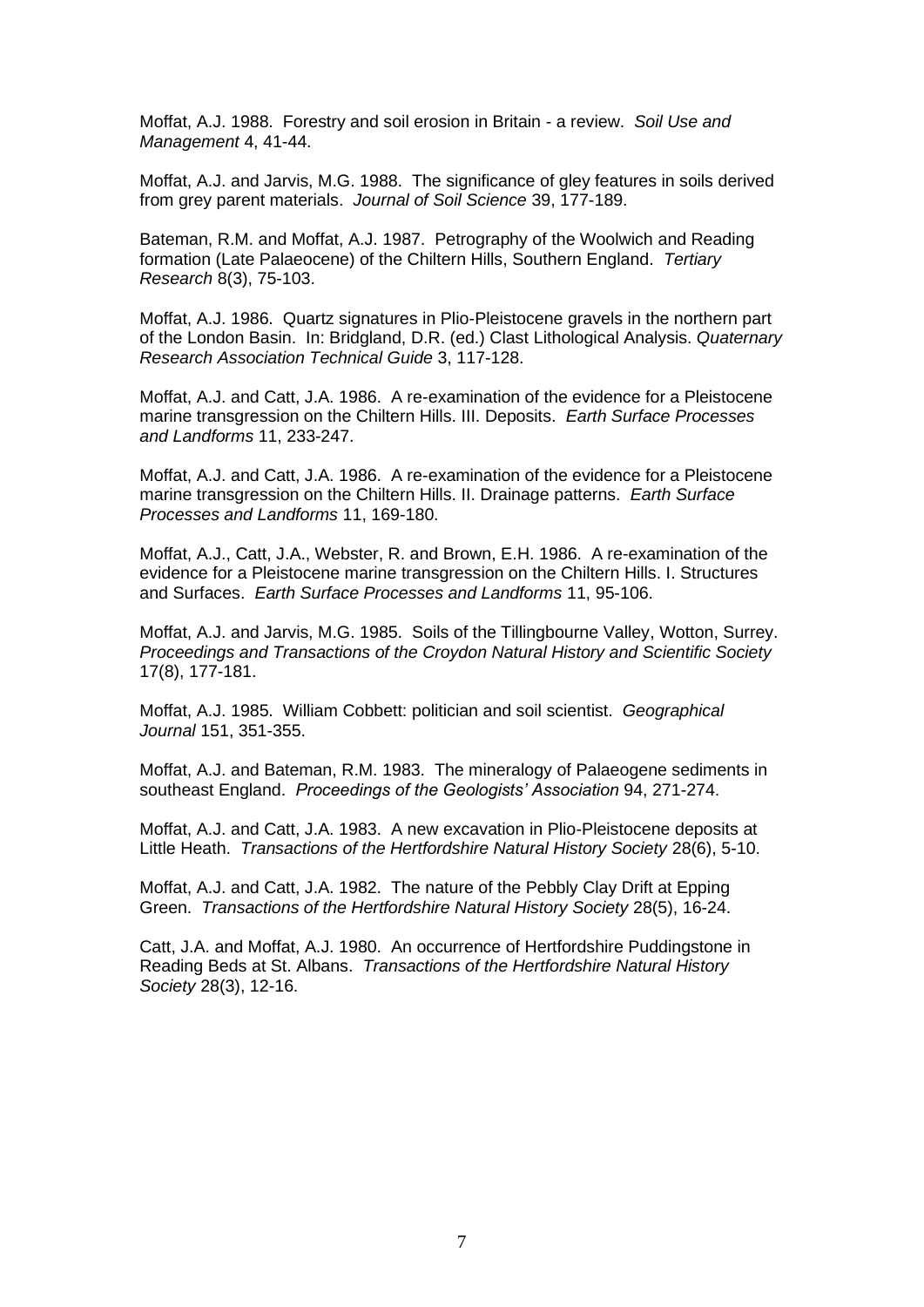#### **(b) Books, book chapters and published conference proceedings (excluding Government publications)**

Gazzard, R. and Moffat, A.J. 2021. Country report for the United Kingdom. In San-Miquel-Ayanz, J. et al. (Eds), Forest Fires in Europe, Middle East and North Africa 2020, EUR 30869 EN, Publications Office of the European Union, Luxembourg, ISBN 978-92-76-42351-5, doi:10.2760/216466, JRC1267665.

Moffat, A.J. and Handley, P. 2021. Petersfield Community Tree Location Survey. Identifying public places for planting trees. Report to Hampshire County Council, East Hampshire District Council, South Downs National Park Authority and Petersfield Town Council. Petersfield Society, Petersfield. [https://petersfieldsociety.org.uk/wp](https://petersfieldsociety.org.uk/wp-content/uploads/2021/08/Petersfield-Community-Tree-Location-Survey.pdf)[content/uploads/2021/08/Petersfield-Community-Tree-Location-Survey.pdf](https://petersfieldsociety.org.uk/wp-content/uploads/2021/08/Petersfield-Community-Tree-Location-Survey.pdf)

Lier, M., Schuck, A., Fischer, C., Moffat, A. and Linser, S. 2020. Criterion 5: Maintenance and Appropriate Enhancement of Protective Functions in Forest Management (Notably Soil and Water). In: FOREST EUROPE, 2020: State of Europe's Forests 2020, Forest Europe, Bratislava, 152-160.

Gazzard, R. and Moffat, A.J. 2020. Country report for the United Kingdom. In San-Miquel-Ayanz, J. et al. (Eds), Forest Fires in Europe, Middle East and North Africa 2019, EUR 30402 EN, Publications Office of the European Union, Luxembourg, ISBN 978-92-76-23209-4, doi:10.2760/468688, JRC122115.

San-Miguel-Ayanz, J., Durrant, T., Boca, R., Libertà, G., Branco, A., de Rigo, D., Ferrari, D., Maianti, P., Artés Vivancos, T., Oom, D., Pfeiffer, H., Nuijten, D., Leray, T., Moffat, A.J. et al. 2019. Forest Fires in Europe, Middle East and North Africa 2018. EUR 29856 EN, ISBN 978-92-76-11234-1, doi:10.2760/1128

San-Miguel-Ayanz, J., Costa, H., de Rigo, D., Libertà, G., Artés Vivancos, T., Durrant, T., Nuijten, D., Löffler, P., Moore, P.....Moffat, A.J. et al. 2018. Basic criteria to assess wildfire risk at the Pan-European level. EC-JRC Technical Report EUR 29500 EN, ISBN 978-92-79-98200-2, doi:10.2760/052345

Moffat, A.J. 2018. 1.2 European countries. 2.2.29 United Kingdom. In: San-Miguel-Ayanz, J. Durrant, T., Boca, R., Libertà, G., Branco, A., de Rigo, D., Ferrari, D., Maianti, P., Artés Vivancos, T., Costa, H., Lana, F., Löffler, P., Nuijten, D., Ahlgren, A.C. and Leray, T. Forest Fires in Europe, Middle East and North Africa 2017. EUR 29318 EN, ISBN 978-92-79-92831-4, doi: 10.2760/663443. [http://effis.jrc.ec.europa.eu/media/cms\\_page\\_media/40/Annual\\_Report\\_2017\\_final\\_p](http://effis.jrc.ec.europa.eu/media/cms_page_media/40/Annual_Report_2017_final_pdf_uCckqee.pdf) df\_uCckaee.pdf

Moffat, A.J., Doick, K.J. and Handley, P. 2017. Petersfield's trees - their importance and value. Results of the i-Tree Eco survey. Report to East Hampshire District Council, South Downs National Park Authority and Petersfield Town Council. The Petersfield Society, Petersfield. https://petersfieldsociety.org.uk/wpcontent/uploads/2021/01/Petersfield-iTree-survey.pdf

Moffat, A.J. 2017. 1.2 European countries. 1.2.27 United Kingdom. In: San-Miguel-Ayanz, J., Durrant, T., Boca, R., Libertà, G., Branco, A., de Rigo, D., Ferrari, D., Maianti, P., Artés Vivancos, T., Schulte, E. and Loffler, P. Forest Fires in Europe, Middle East and North Africa 2016. EUR 28707 EN, Publications Office, Luxembourg.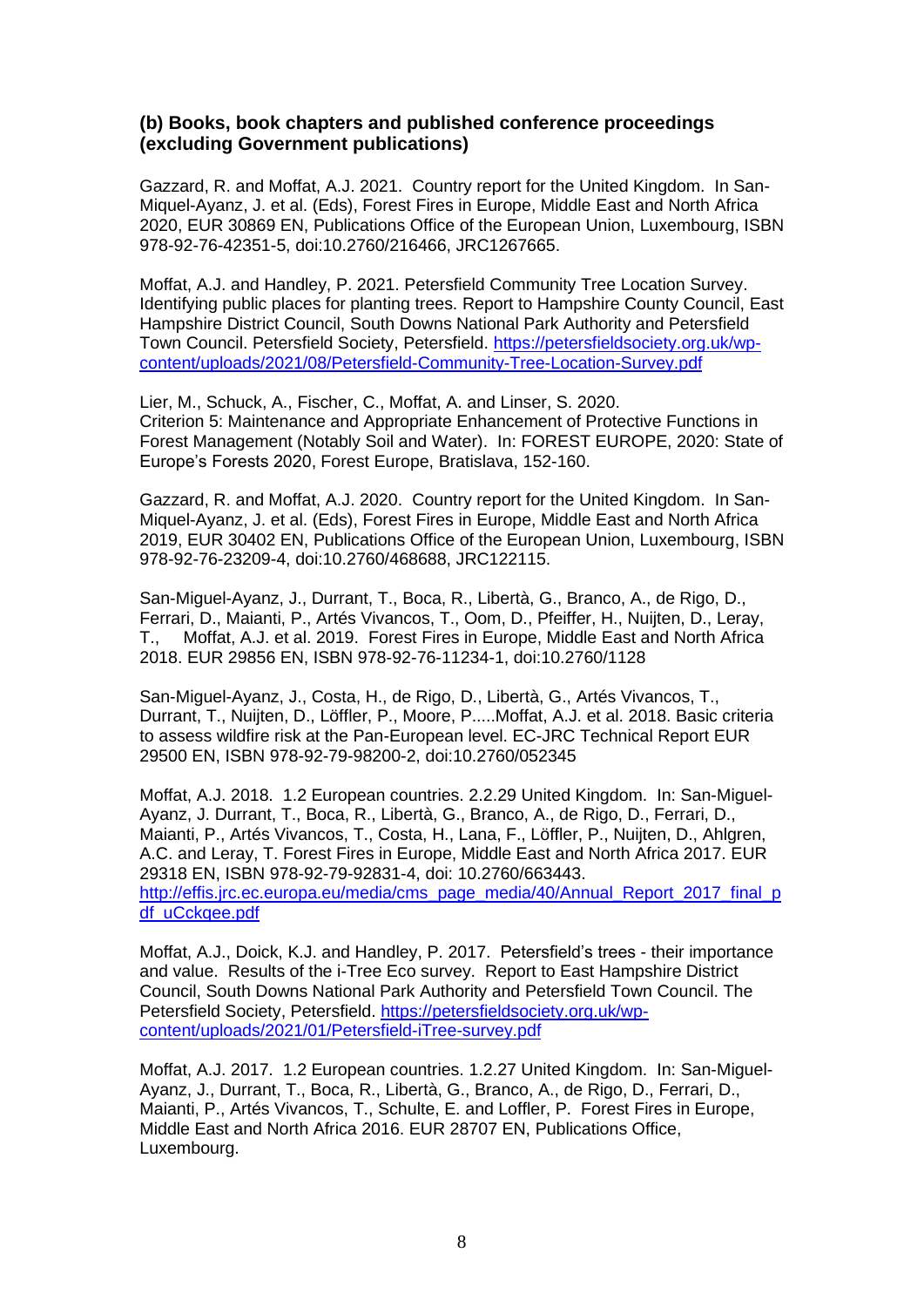[http://effis.jrc.ec.europa.eu/media/cms\\_page\\_media/40/Forest\\_fires\\_in\\_Europe\\_Midd](http://effis.jrc.ec.europa.eu/media/cms_page_media/40/Forest_fires_in_Europe_Middle_east_and_North_Africa_2016_final_pdf_JZU7HeL.pdf) [le\\_east\\_and\\_North\\_Africa\\_2016\\_final\\_pdf\\_JZU7HeL.pdf](http://effis.jrc.ec.europa.eu/media/cms_page_media/40/Forest_fires_in_Europe_Middle_east_and_North_Africa_2016_final_pdf_JZU7HeL.pdf)

San Miguel, J., Chuvieco, E., Handmer, J., Moffat, A., Montiel-Molina, C., Sandahl, L. and Viegas, D. 2017. Climatological risk: wildfires. In: Poljanšek, K., Marín Ferrer, M., De Groeve, T., Clark, I. (Eds.). Science for disaster risk management 2017: knowing better and losing less. EUR 28034 EN, Publications Office of the European Union, Luxembourg, Chapter 3.10, 294-305.

[https://drmkc.jrc.ec.europa.eu/portals/0/Knowledge/ScienceforDRM/ch03\\_s03/ch03\\_](https://drmkc.jrc.ec.europa.eu/portals/0/Knowledge/ScienceforDRM/ch03_s03/ch03_s03.pdf) [s03.pdf](https://drmkc.jrc.ec.europa.eu/portals/0/Knowledge/ScienceforDRM/ch03_s03/ch03_s03.pdf)

Bastrup-Birk, A., Reker, J., Zal, N., Romao, C., Cugny-Seguin, M., Moffat, A.J. *et al*. 2016. *European forest ecosystems - State and trends*. EEA Report No. 5/2016, Publications Office of the European Union, Luxembourg. [http://www.eea.europa.eu/publications/european-forest-ecosystems/at\\_download/file](http://www.eea.europa.eu/publications/european-forest-ecosystems/at_download/file)

Moffat, A.J. 2015. Green infrastructure and regeneration of brownfield land. Chapter 22. In: D. Sinnett, N. Smith and S. Burgess (eds). *Handbook on Green Infrastructure: Planning, design and implementation*, Edward Elgar Publishing Ltd, Cheltenham, pp. 395-413.

Moffat, A.J., Sinnett, D., Burgess, S. and Smith, N. 2015. The future of green infrastructure; Chapter 24. In: : D. Sinnett, N. Smith and S.Burgess (eds). *Handbook on Green Infrastructure: Planning, design and implementation*, Edward Elgar Publishing Ltd, Cheltenham, pp. 445-464.

San-Miguel Ayanz, J., Domínguez-Torres, G., Schuck, A., Parviainen, J., Moffat, A.J., Krumm, F. and Inhaizer, H. 2015. Criterion 5: Maintenance and appropriate enhancement of protective functions in forest management (notably soil and water). In: Forest Europe, UNECE and FAO *State of Europe's Forests 2015*. MCPFE, Madrid, pp. 167-173.

Asikainen, A., Björheden, R., Moffat, A.J. and Spinelli, R. 2014. From biomass to feedstock. In: Pelkonen, P., Mustonen, M., Asikainen, A., Egnell, G., Kant, P., Leduc, S. and Pettenella, D. (eds). *Forest bioenergy for Europe*. European Forest Institute, Joensuu, Finland, pp. 59-67.

Ferretti, M., Fischer, R. and Moffat, A.J. 2013. Terrestrial methods in forest monitoring: towards the next generation? In: Ferretti, M. and Fischer, R. (eds). *Forest Monitoring. Scientific methods for the terrestrial monitoring of temperate and boreal forests*. Elsevier, Amsterdam, pp. 483-496.

Moffat, A.J. and Fischer, R. 2013. Reporting forest monitoring. In: Ferretti, M. and Fischer, R. (eds). *Forest Monitoring. Scientific methods for the terrestrial monitoring of temperate and boreal forests*. Elsevier, Amsterdam, pp. 469-480.

Nijnik, M., Pajot, G., Moffat, A.J. and Slee, B. 2011. Analysing opportunities of British Forests to contribute to climate change mitigation. European Association of Environmental and Resource Economics, Amsterdam.

Moffat, A.J. and Quine, C.P. 2011. The ecosystem services framework: a new opportunity for UK forestry? In: *Landscape Ecology and Ecosystem Services, Proceedings of the 18th Annual Conference of the International Association of Landscape Ecologists (UK)*, University of Wolverhampton, 6-8 September 2011, C. Young, L. Besenyei, I. Hooper and K. Moreton-Jones (eds), ialeUK, pp. 55-62.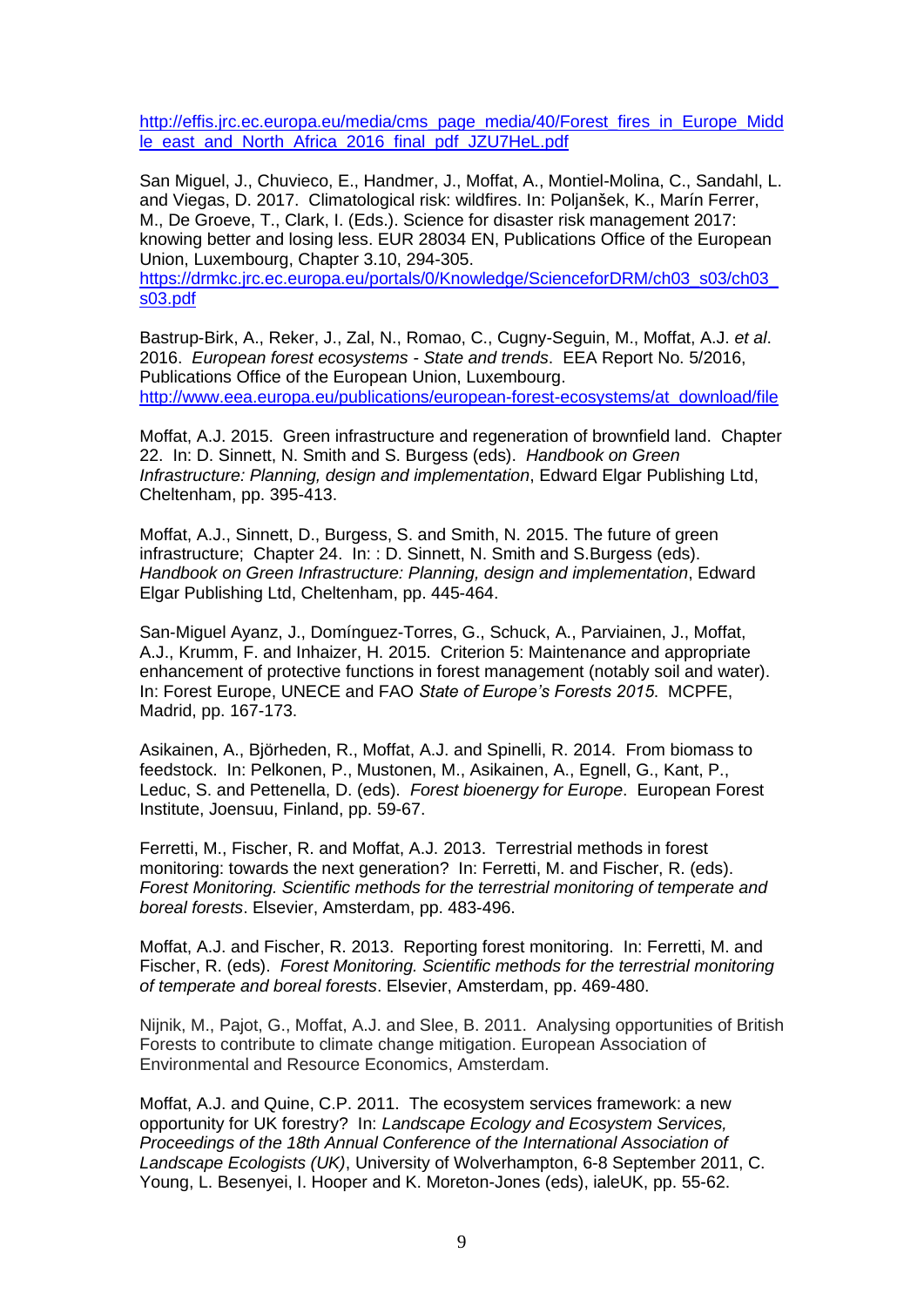Vanguelova, E., Nisbet, T. and Moffat, A. 2009. Evaluation of carbon stocks in UK forest soils. In *6th International Symposium on Ecosystem Behaviour BIOGEOMON 2009*, L. Ukonmaanoho, T.M. Nieminen and M. Starr (eds.), Working Papers of the Finnish Forest Research Institute 128, pp. 320.

[http://www.webmeets.com/files/papers/EAERE/2009/473/ClimatePaperEAEREblind\\_](http://www.webmeets.com/files/papers/EAERE/2009/473/ClimatePaperEAEREblind_revisedMN.pdf) [revisedMN.pdf](http://www.webmeets.com/files/papers/EAERE/2009/473/ClimatePaperEAEREblind_revisedMN.pdf)

Nijnik, M., Pajot, G., Moffat, A.J. and Slee, B. 2009. Exploring opportunities of British forests to mitigate climate change. In *Proceedings of the European Association of Environmental and Resource Economists*, 17th Annual Conference, 24-27 June 2009, Amsterdam.

Smith, S.E., Duru, U.E., Al-Tabbaa, A., De Munck, C., Moffat, A.J., Hutchings, T., Ridal, J., Garvin, S., Raco, M., Doak, J. and Dixon, T. 2007. Impact of and response to climate change in UK brownfield remediation. In: *International Conference on Climate Change*, 29-31 May 2007, Hong Kong.

[http://www.hkccf.org/download/iccc2007/30May/S4C/S%20SMITH/Impact%20of%20](http://www.hkccf.org/download/iccc2007/30May/S4C/S%20SMITH/Impact%20of%20and%20Response%20to%20Climate%20Change%20in%20UK%20Brownfield%20Remediation.pdf) [and%20Response%20to%20Climate%20Change%20in%20UK%20Brownfield%20R](http://www.hkccf.org/download/iccc2007/30May/S4C/S%20SMITH/Impact%20of%20and%20Response%20to%20Climate%20Change%20in%20UK%20Brownfield%20Remediation.pdf) [emediation.pdf](http://www.hkccf.org/download/iccc2007/30May/S4C/S%20SMITH/Impact%20of%20and%20Response%20to%20Climate%20Change%20in%20UK%20Brownfield%20Remediation.pdf)

van Herwijnen, R., Ouki, S.K., Gadepalle, V.P., Hutchings, T.R., Al-Tabbaa, A., Moffat, A.J. and Johns, M.L. 2007. Mineral enriched composts for the remediation of heavy metal contaminated sites. In: *Proceedings of the 22nd Annual International Conference on soils, Sediments and Water*. UMASS, p.95.

Ouki, S., van Herwijnen, R., Harbottle, M., Hutchings, T., Al-Tabbaa, A., Johns, M. and Moffat, A. 2007. Novel special-purpose composts for sustainable remediation. In: *Sustainable Brownfield Regeneration. Liveable places from problem spaces.* Eds T. Dixon, M. Raco, P. Catney and D.N. Lerner). Blackwells, Oxford, pp. 177-202.

Moffat, A.J. and Hutchings, T.R. 2007. Greening brownfield land. In: *Sustainable Brownfield Regeneration. Liveable places from problem spaces*. Eds T. Dixon, M. Raco, P. Catney and D.N. Lerner). Blackwells, Oxford, pp. 143-176.

Vanguelova, E., Moffat, A. and Lynch, J. 2006. Impact of forestry on soil quality in the UK. In: Milà i Canals, L., Basson, L., Clift, R., Müller-Wenk, R., Bauer, C., Hansen, Y. and Brandão, M. (eds) *Expert Workshop on Definition of Best Indicators for Biodiversity and Soil Quality for Life Cycle Assessment (LCA).* Proceedings and Conclusions Guildford, 12-13 June 2006, 24-27.

Sellers, G., Hutchings, T.R. and Moffat, A.J. 2006. Learning from experience: creating sustainable urban greenspaces from brownfield sites. In: *Brownfields III. Prevention, assessment, rehabilitation and development of brownfield sites* (eds C.A. Brebbia and U. Mander), WIT Press, Southampton, 163-172.

Doick, K., Sellers, G., Hutchings, T.R. and Moffat, A.J. 2006. Brownfield sites turned green: realising sustainability in urban revival. In: *Brownfields III. Prevention, assessment, rehabilitation and development of brownfield sites* (eds C.A. Brebbia and U. Mander), WIT Press, Southampton, 131-140.

Villella, J., Sellers, G., Moffat, A.J. and Hutchings, T.R. 2006. From contaminated site to premier urban greenspace: investigating the success of Thames Barrier Park, London. In: *Brownfields III. Prevention, assessment, rehabilitation and development*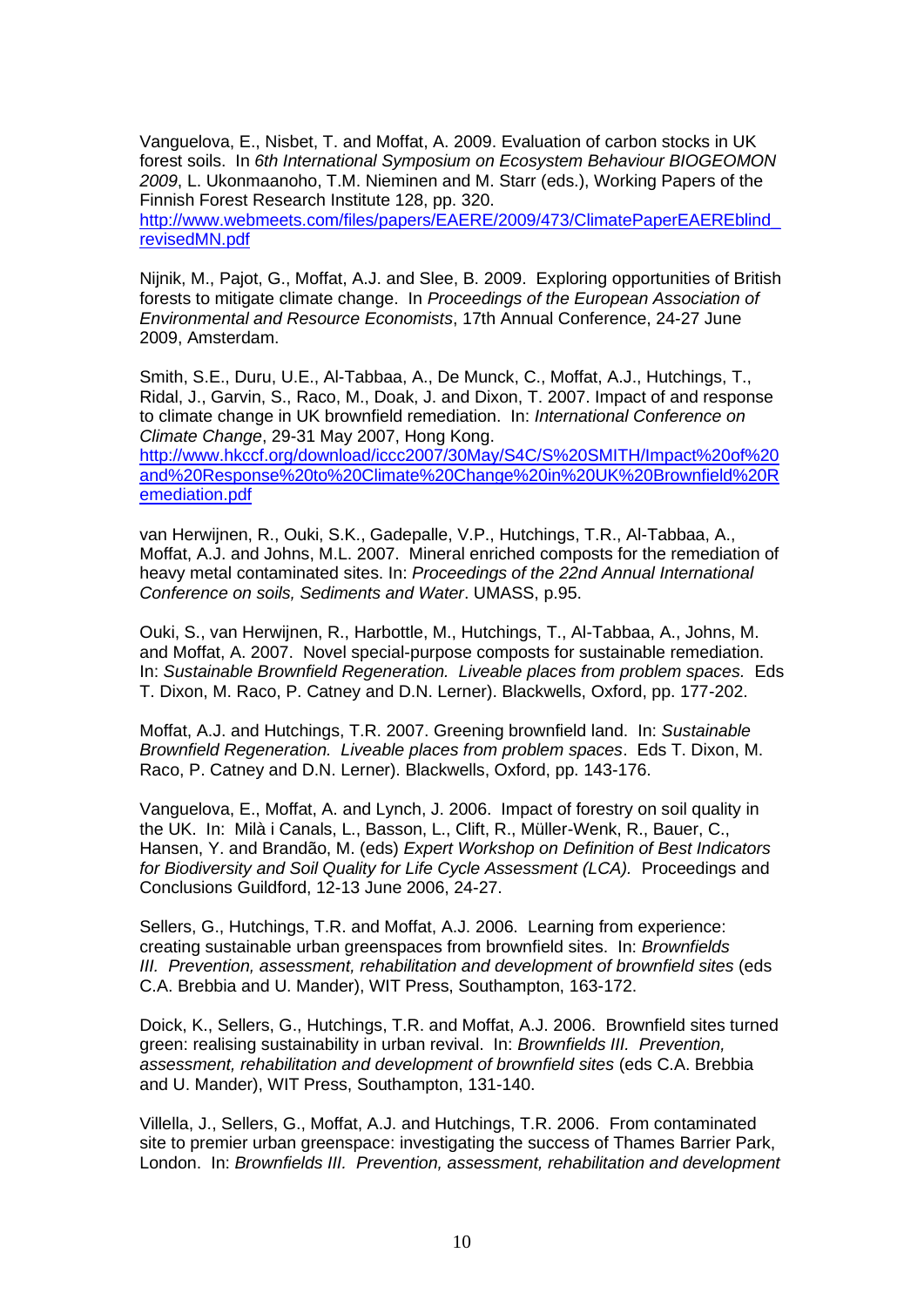*of brownfield sites* (eds C.A. Brebbia and U. Mander), WIT Press, Southampton, 153- 162.

van Herwijnen, R., Gadepalle, V.P., Hutchings, T.R., Al-Tabbaa, A., Moffat, A.J., Johns, M.L. and Ouki, S.K. 2006. How to remediate heavy metals contaminated sites with amended composts. *Proceedings of the SUBR:IM Conference 'Overcoming the barriers to brownfield regeneration'*, Imperial College, March 29th 2006, CL:AIRE, London.

Moffat, A.J. and Hutchings, T.R. 2005. Greening of Brownfield Land. *Proceedings of the SUBR:IM – Sustainable Urban Brownfield Regeneration: Integrated Management 1st Public Conference* 1st March 2005, Natural History Museum, London. CL:AIRE, London.

Moffat, A.J. 2004. Silviculture: reclamation of mining lands. In: Burley, J., Evans, J. and Youngqvist, J. (eds), *Encyclopedia of Forest Sciences*. Academic Press, London, 1078-1085.

Vanguelova, E., Nortcliff, S., Kennedy, F.M., and Moffat, A.J. 2002. The effects of Al on Scots pine (Pinus sylvestris) root development and nutrient uptake. 17th WCSS Abstracts, Vol. II, Symposium No. 14, pp. 584. Paper no. 2125 in the *Proceedings of the 17th World Congress of Soil Science*, 14-21 August 2002, Bangkok, Thailand.

Vanguelova, E., Nortcliff, S., Kennedy, F.M., and Moffat, A.J. 2001. Soil acidification and Scots pine (Pinus sylvestris) root response. *Proceedings of the 6th symposium of the International Society of Root Research*, November 11-15, Nagoya, Japan. Root Research Vol. 10, Extra issue N: 1, pp. 172-173.

Moffat, A.J. 2001. Increasing woodland in urban areas in the UK – meeting ecological and environmental standards. In: *Forests in a Changing Landscape. Proceedings of the 16th Commonwealth Forestry Conference,* Fremantle, WA, 18- 25th April 2001, 195-204. Promaco Conventions Pty Ltd, Canning Bridge, WA.

McRae, S.G., Bending, N.A.D. and Moffat, A.J. 2001. Land reclamation in the UK using spoils and wastes from mines and quarries as soil-forming materials. In: *Proceedings of the 25th Annual Canadian Land Reclamation Association and the 4th Annual International Affiliation of Land Reclamationists Meetings*, September 17-20, 2000, Edmonton, Alberta, CD.

McKay, H.M. and Moffat, A.J., 2001. GB experience in the last decade: from research to practice. In *Biosolids utilisation in forestry.* Proceedings of INRA International Workshop, 29–30 March 2001.

Nortcliff, S., Bardos, P., French, C., Lewis, A. and Moffat, A.J. 2000. The potential for the remediation of contaminated land using biomass production and organic waste recycling. In: *Contaminated Soil 2000*. Proc 7th Intern FZK/TNO Conf on Contaminated Soil 18-22 September 2000, Leipzig, Germany, 1097-1098.

Bending, N.A.D. and Moffat, A.J. 2000. Wood residues used to amend coal minespoils for forest reclamation in Wales. In: Henry, C.L., Harrison, R.B. and Bastian, R.K. (eds), T*he Forest Alternative. Principles and practice of residuals use*, College of Forest Resources, University of Washington, 225-229.

Kennedy, F., Rowell, D. Singh, B. and Moffat, A.J. 1998. The use of soil mineral weathering rates in the calculation of critical loads of sulphur deposition using the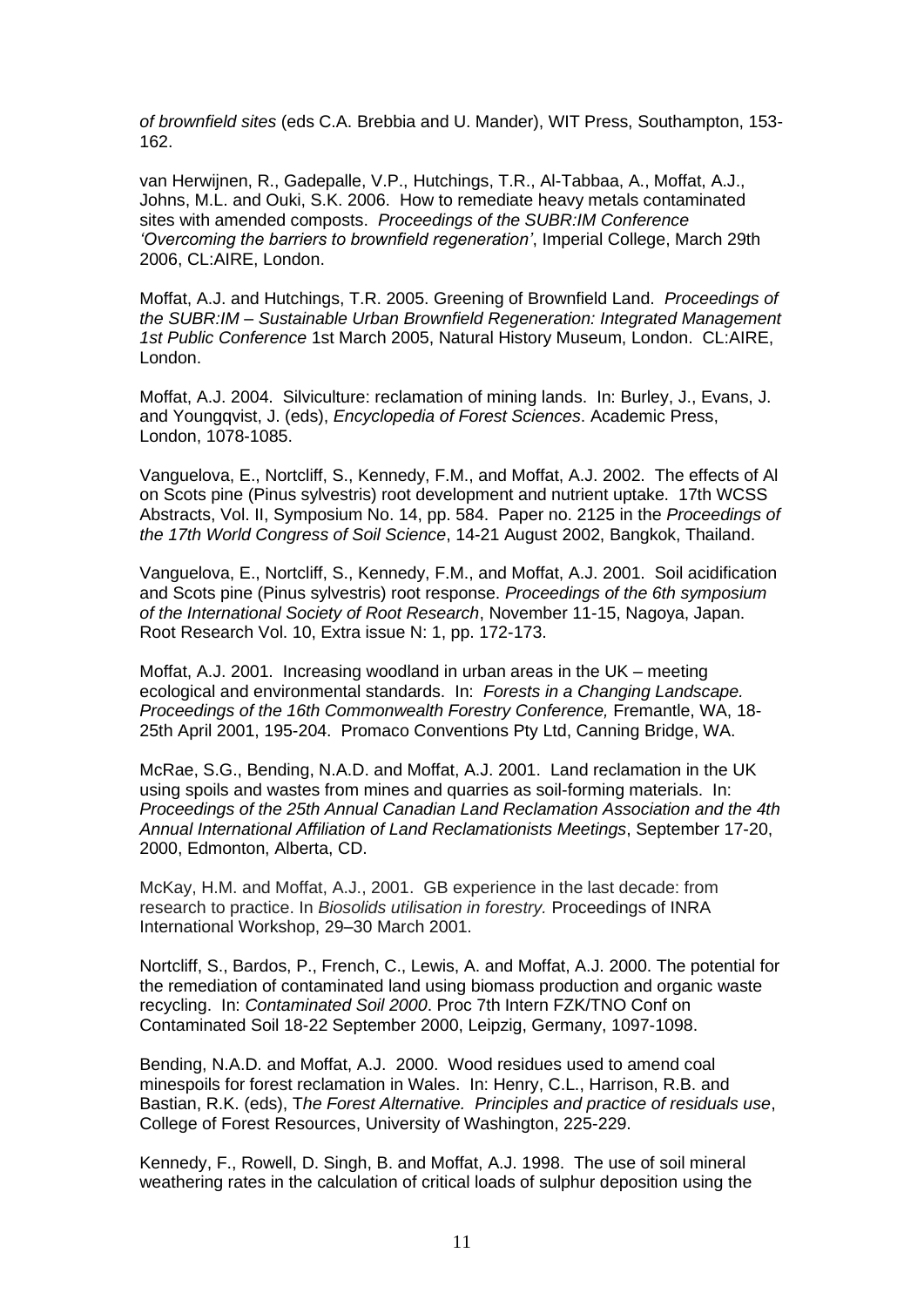Simple Mass Balance equation. *16th World Congress of Soil Science*, Montpellier, France, 20-26 August 1998.

McRae, S.G., Bending, N.A.D. and Moffat, A.J. 1998. The use of spoils and wastes from mines and quarries in land reclamation in the UK. *16th World Congress of Soil Science*, Montpellier, France, 20-26 August 1998. Summaries Vol. I, p. 395.

Moffat, A.J., Hutchings, T. and Boswell, R.C. 1997. 2.31 United Kingdom. In: *Forest Soil Condition in Europe*, (L. Vanmechelen, R. Groenemans and E. Van Ranst), EC-UN/ECE, Brussels, Geneva, 192-194.

Moffat, A.J. 1997. Soils - guidelines for sustainability. In: Miller, H.G. (ed.), *Plantation forestry: a sustainable resource*. Proceedings of a Discussion Meeting, University of York, 12 April 1996. Institute of Chartered Foresters, Edinburgh, 51-62.

Moffat, A.J. and Hutchings, T.R. 1997. A16 National Report: United Kingdom. In: *Forest Foliar Condition in Europe*, (K. Stefan, A. Fürst & U. Bartels). EC-UN/ECE-FBVA, Brussels, Geneva, Vienna, pp. 124-125.

Malcolm, D.C. and Moffat, A.J. 1996. Forestry, soils and sustainability. In: Taylor, A.J., Gordon, J. E. and Usher, M.B. (eds), *Soils, sustainability and the natural heritage*. HMSO, Edinburgh, 194-209.

Dobson, M.C. and Moffat, A.J. 1996. Restoring landfill sites for woodland establishment and use of research information Note 263. In: *Establishment of woodland on landfill*. Seminar Proceedings. Mersey Forest, 10-17.

Moffat, A.J. and Buckley, G.P. 1995. Soils and restoration ecology. In: Ferris-Kaan, R. (ed.), *The Ecology of Woodland Creation*, J. Wiley, Chichester, 75-90.

Moffat, A.J. and Dutch, J.C. 1992. Environmental effects of using wood from the forest. In: Richards, G.E. (ed.) *Wood energy and the environment,* Harwell Laboratories, Oxford, 125-137.

Bending, N.A.D., Moffat, A.J. and Roberts, C.J. 1991. Site factors affecting tree response on restored opencast ground in the South Wales Coalfield. In: Davies, M.C.R. (ed.) *Land reclamation. An end to dereliction?*, Elsevier, London, 347-356.

Moffat, A.J., Bending, N.A.D. and Roberts, C.J. 1991. The use of sewage sludge as a fertiliser in the afforestation of opencast coal spoils in South Wales. In: Davies, M.C.R. (ed.) *Land reclamation. An end to dereliction?*, Elsevier, London, 347-356.

Taylor, C.M.A. and Moffat, A.J. 1991. The potential for utilising sewage sludge in forestry in Great Britain. In: Hall, J.E. (ed.) *Alternative uses for sewage sludge. Proceedings of an International Conference*, York. Pergammon Press, Oxford, 103- 113.

Bayes, C.D., Taylor, C.M.A. and Moffat, A.J. 1991. Sewage sludge utilisation in forestry: the UK research programme. In: Hall, J.E. (ed.) *Alternative uses for sewage sludge. Proceedings of an International Conference,* York. Pergammon Press, Oxford, 115-138.

Moffat, A.J. 1990. Reclamation to forestry. In: Land reclamation. Challenges and opportunities. *Proceedings of the Environmental Study Group Seminar* held at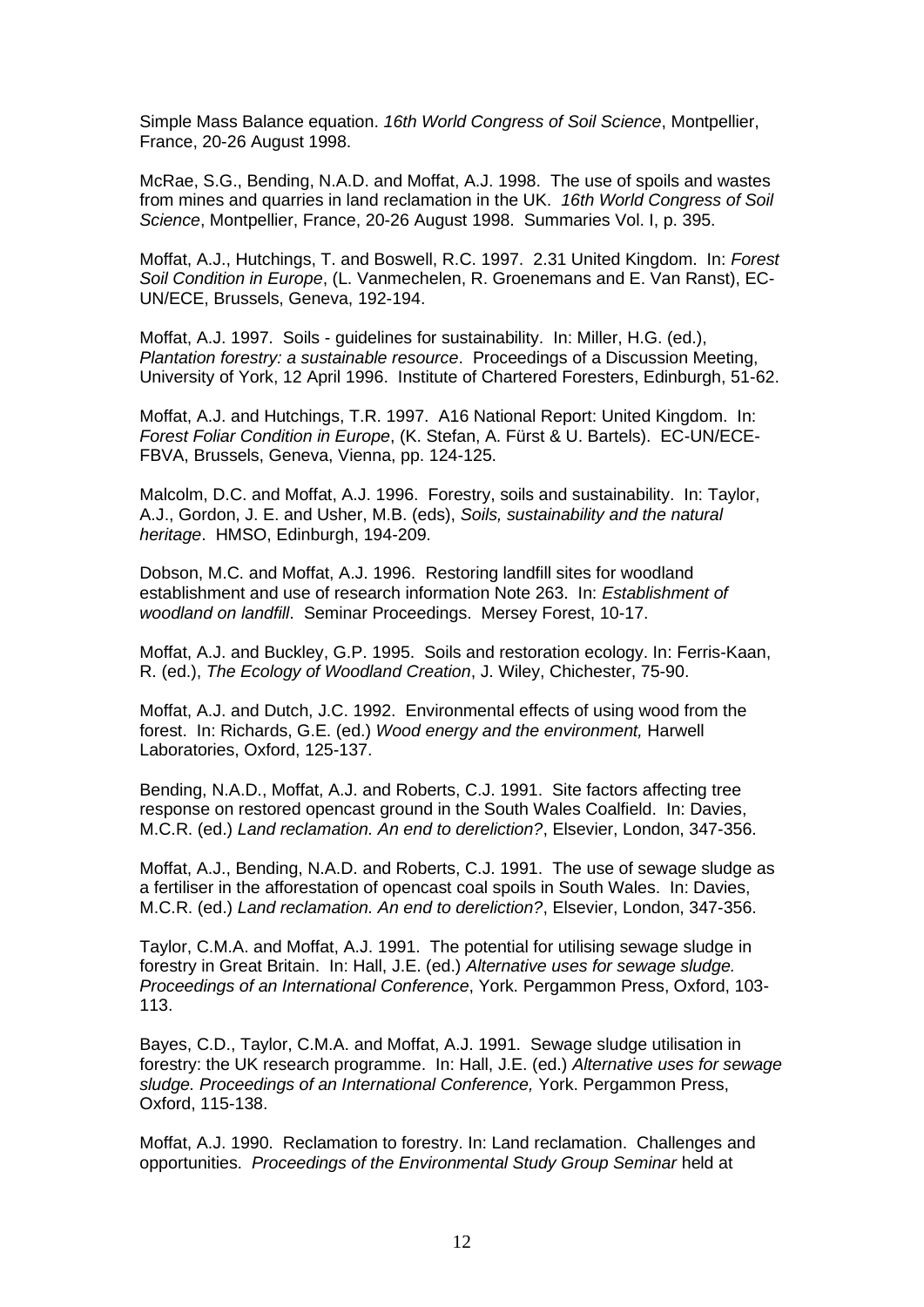Cartwright Court, University College Cardiff, 30-31 March l990. Prince of Wales Committee, Cardiff.

Moffat, A.J. 1987. The geological input to the reclamation process in forestry. In: Culshaw, M.G., Bell, F.G., Cripps, J.C., and O'Hara, M. (eds) *Planning and Engineering Geology. Geological Society Engineering Geology Special Publication* 4, 541-548.

Moffat, A.J. and Cope, D.W. 1984. The Hampshire Chalklands. In: Jarvis, M.G. and Findlay, D.C. (eds.) *Soils of the Southampton District*. British Society of Soil Science, 82-116.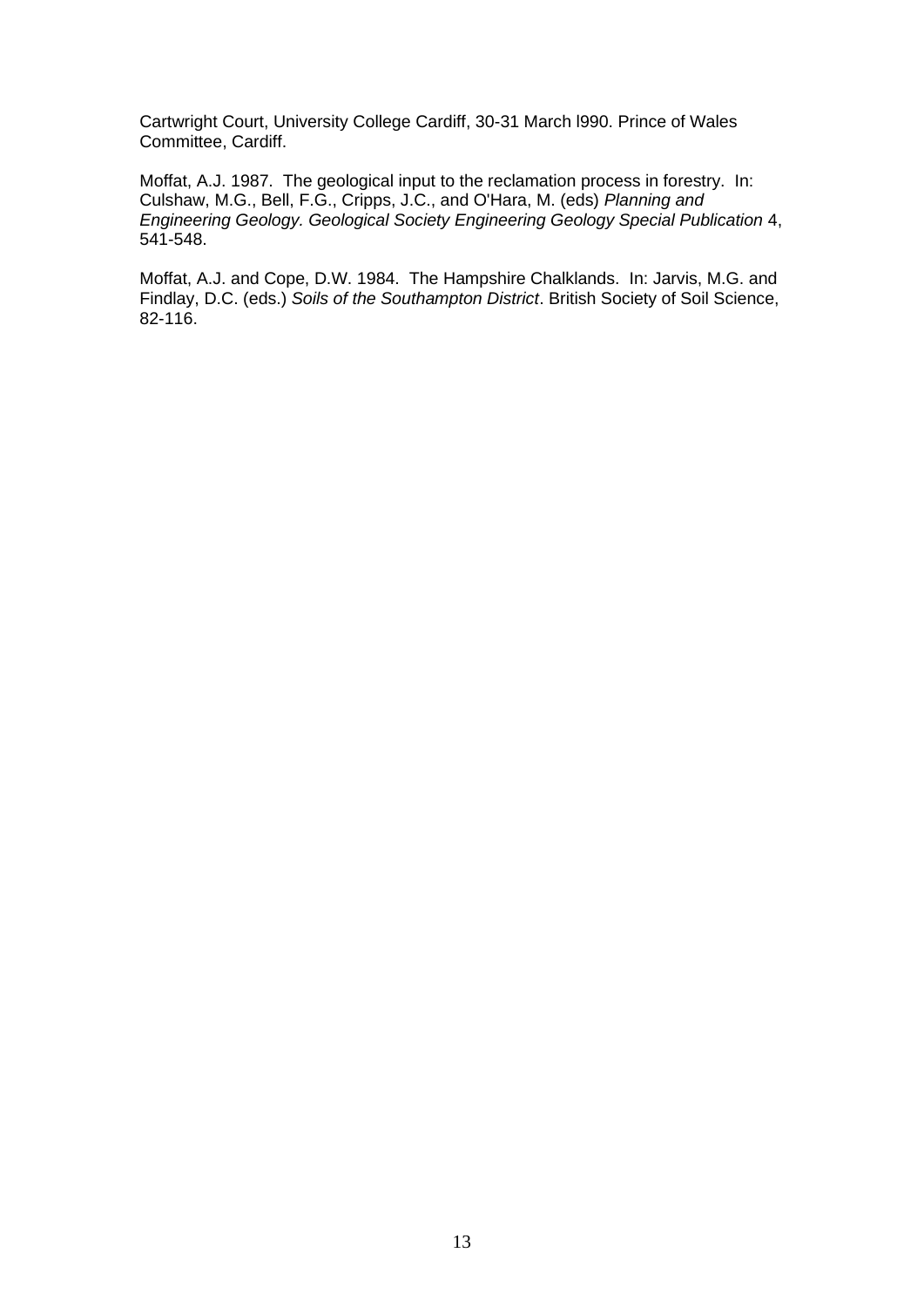#### **(c) Government publications**

Ambrose-Oji, B., Paterson, A, Clarke, T-K., O'Brien, L., Doick, K.J., Moffat, A.J. and Scott, E. 2022. *Public Perceptions of Urban Trees in England, Scotland and Wales: Key Results.* Forest Research, Farnham, 8 pp.

[https://www.forestresearch.gov.uk/documents/8261/Briefing\\_Paper\\_key\\_results.pdf](https://www.forestresearch.gov.uk/documents/8261/Briefing_Paper_key_results.pdf)

Ambrose-Oji, B., Scott, E., Moffat, A.J., Doick, K., O'Brien, L., and Paterson, A. 2021. *Public Perceptions of Urban Trees. Results of Focus Group Discussions in England, Scotland and Wales*. Forest Research, Farnham 43 pp. https://www.forestresearch.gov.uk/documents/8215/PPUT. Focus Group Findings. FINAL. AA.pdf

Moffat, A.J. 2015. Climate change and land regeneration. Forest Research Best Practice Guidance for Land Regeneration BPG No. 21, Farnham, 3 pp. [https://www.forestresearch.gov.uk/documents/2452/FR\\_Doick\\_BPG21\\_2015.pdf](https://www.forestresearch.gov.uk/documents/2452/FR_Doick_BPG21_2015.pdf)

Moffat, A.J., Morison, J.I.L., Nicoll, B. and Bain, V. 2012. *Climate Change Risk Assessment for the Forestry Sector*. Defra, London. <http://randd.defra.gov.uk/Document.aspx?Document=CCRAfortheForestrySector.pdf>

Moffat, A.J., Nisbet, T.R. and Nicoll, B. 2011. Environmental effects of stump and root harvesting. *Forestry Commission Research Note* FCRN009, Edinburgh.

Quine, C.P., Cahalan, C., Hester, A., Humphrey, J., Kirby, K., Moffat, A.J. and Valatin, G. 2011. Chapter 8: Woodlands. *UK National Ecosystems Assessment Technical Report.* UNEP-WCMC, Cambridge. 53pp.

Jollands, M., Morris, J. and Moffat, A.J. 2011. *Wildfires in Wales*. Final report. Forest Research, Farnham. [http://www.forestresearch.gov.uk/pdf/Wildfire\\_in\\_Wales\\_final\\_report.pdf/\\$FILE/Wildfir](http://www.forestresearch.gov.uk/pdf/Wildfire_in_Wales_final_report.pdf/$FILE/Wildfire_in_Wales_final_report.pdf) [e\\_in\\_Wales\\_final\\_report.pdf](http://www.forestresearch.gov.uk/pdf/Wildfire_in_Wales_final_report.pdf/$FILE/Wildfire_in_Wales_final_report.pdf)

Anon 2008. *Woodland Establishment on Landfill sites: Ten Years of Research.*  DCLG, London. [http://webarchive.nationalarchives.gov.uk/20120919132719/http://www.communities.](http://webarchive.nationalarchives.gov.uk/20120919132719/http:/www.communities.gov.uk/documents/planningandbuilding/pdf/825167.pdf)

[gov.uk/documents/planningandbuilding/pdf/825167.pdf](http://webarchive.nationalarchives.gov.uk/20120919132719/http:/www.communities.gov.uk/documents/planningandbuilding/pdf/825167.pdf) Vanguelova, E., Barsoum, N., Benham, S., Broadmeadow, M., Moffat, A.J., Nisbet,

T.R. and Pitman, R. 2007. Ten years of long-term environmental monitoring in British forests. *Forestry Commission Information Note* 88, Edinburgh.

Moffat, A.J., Jones, W.M. and Mason, W.L. 2006. Managing brash on conifer clearfell sites. *Forestry Commission Practice Note* 13, Forestry Commission, Edinburgh.

Moffat, A.J. 2006. Tree seeding. Forest Research Best Practice Guidance for Land Regeneration BPG No. 10, Farnham, 2 pp.

Moffat, A.J. 2006. Native and non-native trees. Why and how to choose. Forest Research Best Practice Guidance for Land Regeneration BPG No. 8, Farnham, 2 pp.

Moffat, A.J. 2006. Loose tipping. Forest Research Best Practice Guidance for Land Regeneration BPG No. 4, Farnham, 2 pp.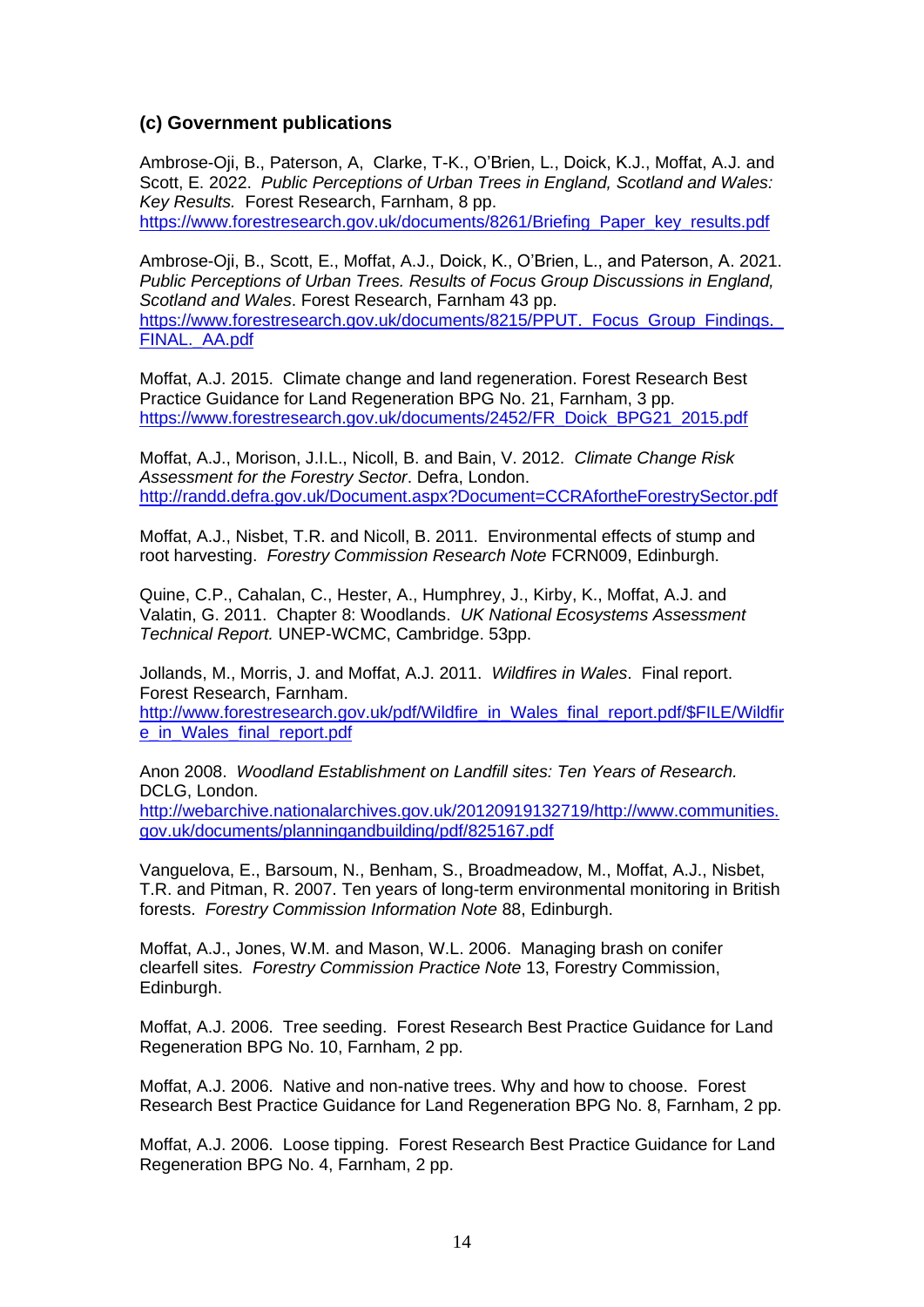Moffat, A.J. 2006. The use of sewage sludges and composts in forestry. *Forestry Commission Information Note* 79, Forestry Commission, Edinburgh.

Anon 2004. Minerals Planning Policy (Wales). *Minerals Technical Advice Note (Wales)*. 1.Aggregates. C. Soil. Welsh Assembly Government, Cardiff. <http://wales.gov.uk/docs/desh/policy/040331aggregatesmtanen.pdf>

Hutchings, T.R., Moffat, A.J. and Stubbs, I. 2001. Woodland restoration of contaminated land. In *Forest Research Annual Report and Accounts 1999-2000*, 30- 37. The Stationery Office, Edinburgh.

Department of the Environment, Transport and the Regions 2000. *Effectiveness of Provisions for the Aftercare of Mineral Workings*. DETR, London.

Kennedy, F.M., Hutchings, T.R. and Moffat, A.J. 2000. *Woodland Establishment on Landfill Sites - Site Monitoring*. DCLG, London.

Bending, N.A.D., McRae, S.G. and Moffat, A.J. 1999. *Soil-forming materials: their use in land reclamation*. The Stationery Office, London, 237pp.

Anon 1998. *Forests and soil conservation guidelines*. Forestry Authority, Edinburgh, 24 pp.

Durrant, D.W. and Moffat, A.J. 1998. European programme for the intensive monitoring of forest ecosystems – the Level II network. In *Forest Research Annual report and Accounts 1997-98*. The Stationery Office, Edinburgh, 33-37.

Moffat, A.J. 1997. Soil sustainability. In: *Report on Forest Research, Edinburgh*, 1997, 8-12.

Moffat, A.J. (ed.) 1997. Recycling land for Forestry. Proceedings of the Forestry Commission and British Land Reclamation Society Conference. *Forestry Commission Technical Paper* 22, Edinburgh, 47 pp.

Moffat, A.J. 1997. Site preparation - getting it right. In: Moffat, A.J. (ed.), Recycling land for forestry. *Forestry Commission Technical Paper* 22, Edinburgh, 16-20.

Bending, N.A.D. and Moffat, A.J. 1997. *Tree establishment on landfill sites. Research and updated guidance*. Forestry Commission, Edinburgh, 53 pp.

Nisbet, T., Dutch, J. and Moffat, A. 1997. *Whole-tree Harvesting. A Guide to Good Practice*. Forestry Practice Guide, Forestry Commission, Edinburgh.

Willoughby, I. and Moffat, A.J. 1996. Cultivation of lowland sites for new woodland establishment. *Forestry Commission Research Information Note* 288. Farnham, 8 pp.

Moffat, A.J. 1995. Leaching and run-off risks associated with herbicide applications. In: *The Use of Herbicides in the Forest* (I. Willoughby and J.Dewar). HMSO, London, 27-30.

Dobson, M.C. and Moffat, A.J. 1995. Site capability assessment for woodland creation on landfills. *Forestry Commission Research Information Note* 263, Farnham.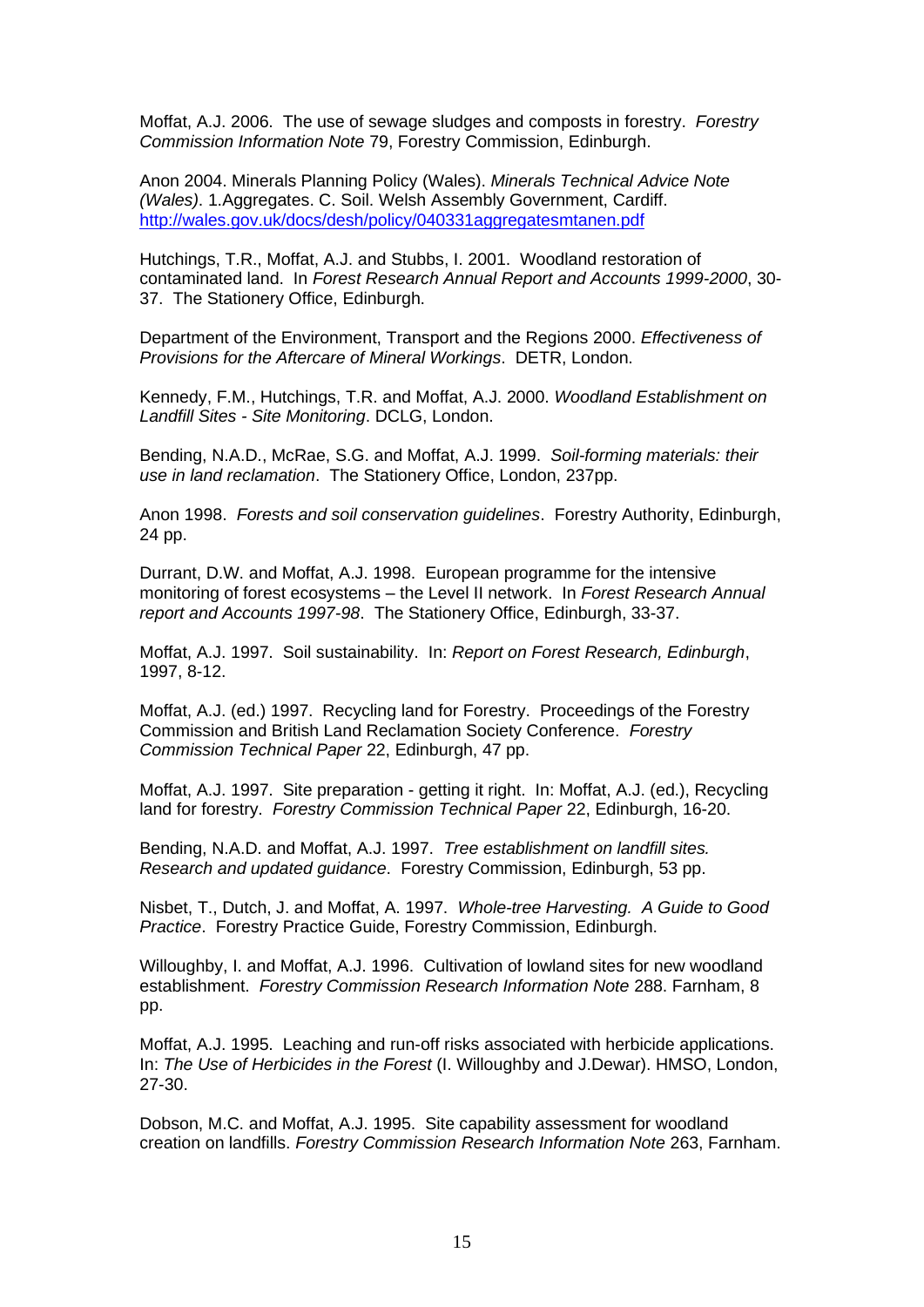Moffat, A.J. 1994. Using waste materials in the forest - implications of recent legislation. *Forestry Commission Research Information Note* 256, Farnham.

Moffat, A.J. and McNeill, J.D. 1994. *Reclaiming disturbed land for forestry*. Forestry Commission Bulletin 110. HMSO, London, 103 pp.

Dobson, M.C. and Moffat, A.J. 1993. *The potential for woodland establishment on landfill sites*. HMSO, London, 88 pp.

Moffat, A.J. and Bending, N.A.D. 1992. Physical site evaluation for community woodland establishment. *Forestry Commission Research Information Note* 216, Farnham.

Wolstenholme, R., Dutch, J., Moffat, A.J., Bayes, C.D. and Taylor, C.M.A. 1992. *A manual of good practice for the use of sewage sludge in forestry*. Forestry Commission Bulletin 107. HMSO, London.

McNeill, J.D., Hollingsworth, M.K., Mason, W.L., Moffat, A.J., Sheppard, L.J. and Wheeler, C.T. 1990. The inoculation of alder seedlings to improve seedling growth and field performance. *Forestry Commission Arboriculture Research Note* 188, Farnham.

Innes, J.L., Moffat, A.J. and Lonsdale, D. 1989. Weather conditions during the summer of 1989 and their effect on trees. *Forestry Commission Research Information Note* 162, Farnham.

Moffat, A.J. 1989. The new site. In: Hibberd, B.G. (ed.) *Urban Forestry Practice*, Forestry Commission Handbook 5, HMSO, London.

Moffat, A.J., Roberts, C.J. and McNeill, J.D. 1989. The use of nitrogen-fixing plants in forest reclamation. *Forestry Commission Research Information Note* 158, Farnham.

McNeill, J.D., Hollingsworth, M.K., Mason, W.L., Moffat, A.J., Sheppard, L.J., and Wheeler, C.T. 1989. The inoculation of Alnus rubra seedlings to improve seedling growth and forest performance. *Forestry Commission Research Information Note* 144, Farnham.

Moffat, A.J. 1988. Sewage sludge as a fertiliser in amenity and reclamation plantings. *Forestry Commission Arboricultural Research Note* 76/88/SSS.

Moffat, A.J. and Roberts, C.J. 1988. The use of large scale ridge and furrow landforms in forest reclamation. *Forestry Commission Research Information Note* 137, Farnham.

Jarvis, M.G., Allen, R.H., Fordham, S.J., Hazelden, J., Moffat, A.J. and Sturdy, R.G. 1984. *Soils and their use in South East England*. Bulletin of the Soil Survey of Great Britain 15, Harpenden.

Jarvis, M.G., Allen, R.H., Fordham, S.J., Hazelden, J., Moffat, A.J. and Sturdy, R.G. 1983*. Soils of England and Wales. Sheet 6. Soils of South East England*. Southampton, Ordnance Survey.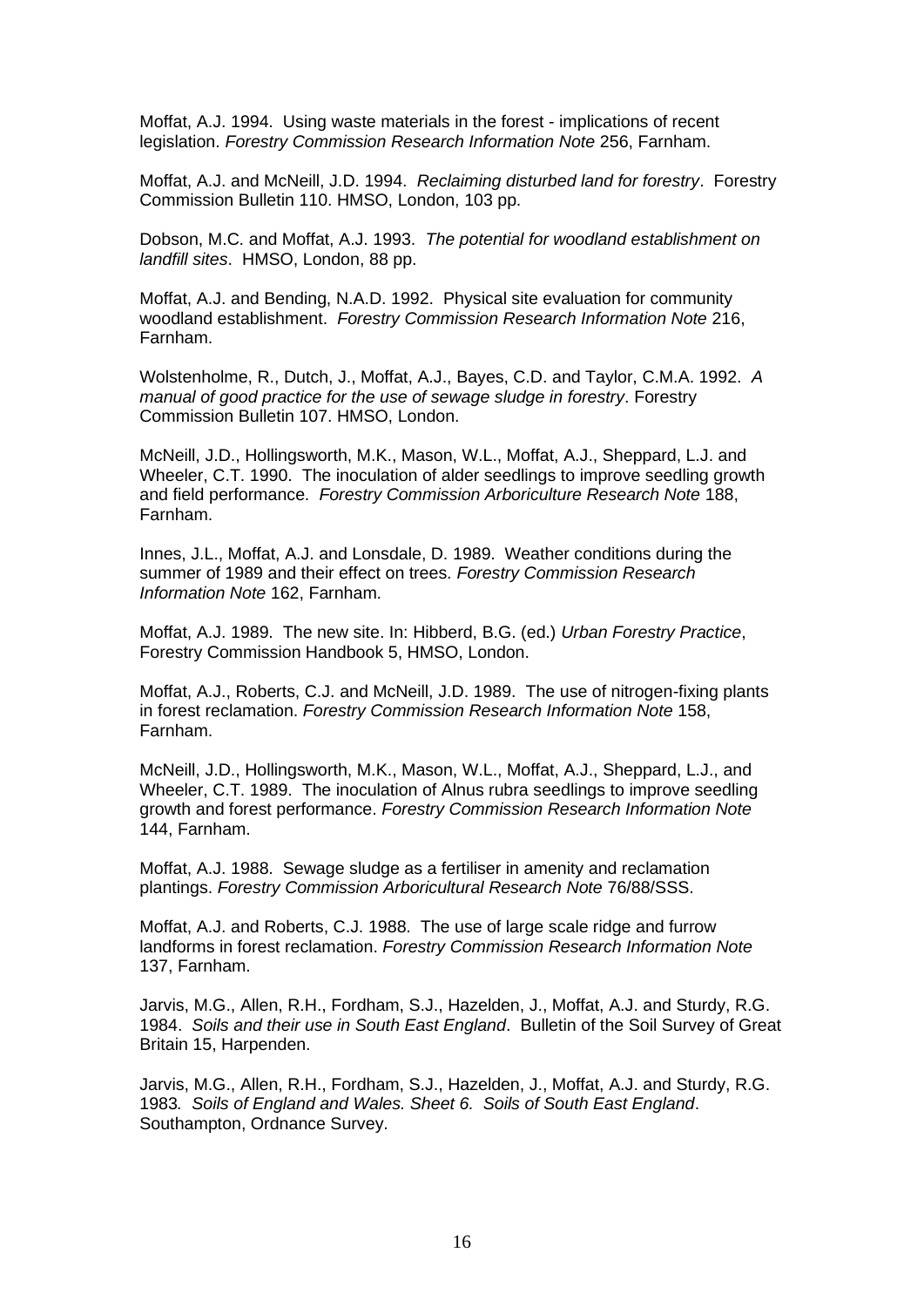#### **(d) Out-reach, sector and web-based publications**

Ambrose-Oji, B., O'Brien, L., Doick, K., Paterson, A. and Moffat, A. 2021. Urban trees and woodlands – what do people think? *Trees* (winter 2021/22), 18-19.

Moffat, A.J. and Handley, P. 2021. Petersfield Community tree location survey. Identifying public places for planting trees. *Arb Magazine* 195, 32-34.

Normington, D., Paren, M., Moffat, A., Selborne, W., Gibbons, B., Benson, W., Faulkner, K., Fanshawe, L., Robinson, B., Hill, E., Oxney, M. and Wilkie, K. 2021. COP26 East Hampshire. Land use and Agriculture Action Group October 2021 Report. 9 pp. EHDC, [https://www.easthants.gov.uk/land-use-agriculture-action](https://www.easthants.gov.uk/land-use-agriculture-action-group-final-report-pdf-323-kb)[group-final-report-pdf-323-kb](https://www.easthants.gov.uk/land-use-agriculture-action-group-final-report-pdf-323-kb)

Moffat, A.J. 2020. Forest Soils. Part 2. How to recognize forest soils and use this information in their management. *Quarterly Journal of Forestry* 114 (2), 105-110.

Moffat, A.J. 2020. Forest Soils. Part 1. What are forest soils and why are they important? *Quarterly Journal of Forestry* 114 (1), 42-46.

Moffat, A.J. 2019. Forest soil ecosystem services. [http://www.rfs.org.uk/news/blogs/woodland-management/forest-soil-ecosystem](http://www.rfs.org.uk/news/blogs/woodland-management/forest-soil-ecosystem-services/)[services/](http://www.rfs.org.uk/news/blogs/woodland-management/forest-soil-ecosystem-services/)

Moffat, A.J. 2018. Six things to know about forest soils. [http://www.rfs.org.uk/news/blog-spot/woodland-management/six-things-to-know](http://www.rfs.org.uk/news/blog-spot/woodland-management/six-things-to-know-about-forest-soils/)[about-forest-soils/](http://www.rfs.org.uk/news/blog-spot/woodland-management/six-things-to-know-about-forest-soils/)

Moffat, A.J. 2018. Forest soils. *Quarterly Journal of Forestry* 112, 83.

Moffat, A.J. 2018. What's the future for Petersfield's trees? *Petersfield Area Historical Society Bulletin – Spring 2018*, 3-7.

Moffat, A.J., Doick, K.J. and Handley, P. 2017. An i-Tree Eco survey for Petersfield – a story of community engagement. *ARB Magazine* 176, 47-48.

Moffat, A.J. 2017. A modern stocktake of trees in Petersfield. *Petersfield Area Historical Society Bulletin – Spring 2017*, 3-5.

Moffat, A.J. 2016. Forest fire hazard alerts for the forestry sector. *Quarterly Journal of Forestry* 110(3), 179-186.

Fradera, R., Slawson, D., Gosling, L., Lakeman-Fraser, P., Makuch, K., Makuch, Z., Madani, K., Martin, K., Slade, R., Geoghegan, H., Moffat, A.J. and Haklay, M. 2016. Exploring the Nexus through citizen science. [http://www.thenexusnetwork.org/wp](http://www.thenexusnetwork.org/wp-content/uploads/2016/01/Fradera_final22Jan2016.pdf)[content/uploads/2016/01/Fradera\\_final22Jan2016.pdf](http://www.thenexusnetwork.org/wp-content/uploads/2016/01/Fradera_final22Jan2016.pdf)

Moffat, A.J. and Sinnett, D. 2016. The modern role of land reclamation for housing. *Planning & Building Control Today*. [http://planningandbuildingcontroltoday.co.uk/pbc](http://planningandbuildingcontroltoday.co.uk/pbc-edition-010/modern-role-land-reclamation-housing-2/21876/)[edition-010/modern-role-land-reclamation-housing-2/21876/](http://planningandbuildingcontroltoday.co.uk/pbc-edition-010/modern-role-land-reclamation-housing-2/21876/)

Moffat, A.J. 2015. Building resilience in Scotland's urban tree populations. *ARB Magazine* 171, 60-63.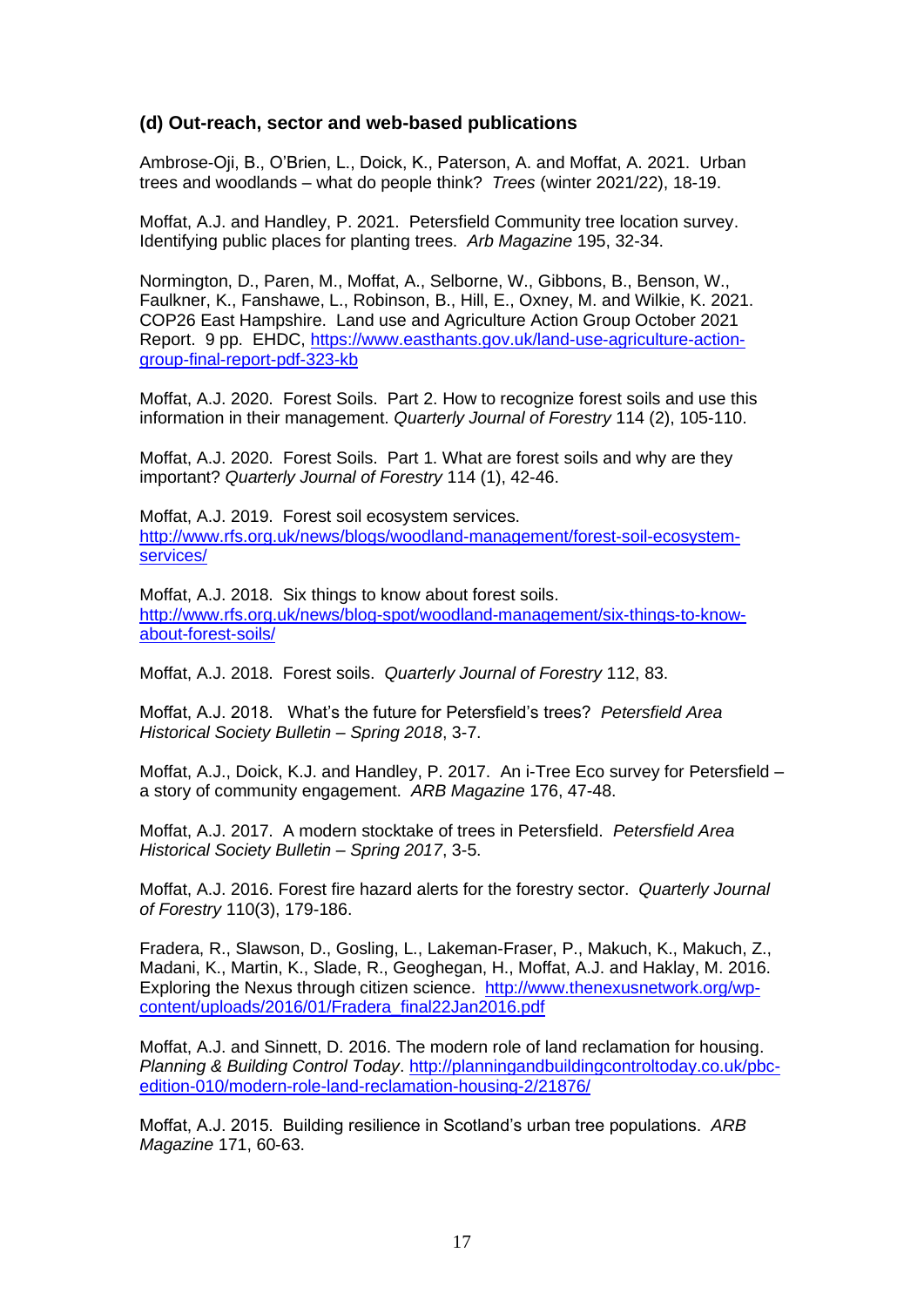[Beggs,](https://unidirectory.auckland.ac.nz/profile/j-beggs) J., [Irvine,](http://www.hutton.ac.uk/staff/katherine-irvine) K., [Mell,](http://www.liv.ac.uk/environmental-sciences/staff/ian-mell/) I., [Stanley,](https://unidirectory.auckland.ac.nz/profile/mc-stanley) M., [Jones,](https://scholar.google.co.uk/citations?hl=en&user=K1qMpYcAAAAJ&view_op=list_works&sortby=pubdate) L., [Dodd,](https://uk.linkedin.com/pub/mike-dodd/51/b8a/263) M., [Goddard,](http://www.ncl.ac.uk/ceg/staff/profile/mark.goddard) M., [Moffat,](http://www.ajmoffat.co.uk/about-us/) A.J., [Cavan,](http://www.sste.mmu.ac.uk/staff/staffbiog/default.asp?StaffID=974) G., [Rawlinson,](https://uk.linkedin.com/pub/helen-rawlinson/27/707/97b) H., [Luna,](http://www.islas.org.mx/esp/cv/luciana_luna.htm) L., Daie, P., [van der Esch,](http://www.pbl.nl/en/aboutpbl/employees/stefan-van-der-esch) S. and [Almulla,](http://www.kisr.edu.kw/en/) L. 2015. Finding the sweet spot for ecological, social and economic values of urban greening. [http://aucklandecology.com/2015/09/08/finding-the-sweet-spot-for](http://aucklandecology.com/2015/09/08/finding-the-sweet-spot-for-ecological-social-and-economic-values-of-urban-greening/)[ecological-social-and-economic-values-of-urban-greening/](http://aucklandecology.com/2015/09/08/finding-the-sweet-spot-for-ecological-social-and-economic-values-of-urban-greening/)

Moffat, A.J. 2015. Building resilience in Scotland's urban tree populations. [http://www.charteredforesters.org/opinion/item/409-building-resilience-scotland](http://www.charteredforesters.org/opinion/item/409-building-resilience-scotland-urban-trees/)[urban-trees/](http://www.charteredforesters.org/opinion/item/409-building-resilience-scotland-urban-trees/)

Moffat, A.J. 2015. Building resilience in Scotland's urban tree populations. ClimateXChange, Edinburgh. [https://www.climatexchange.org.uk/media/1416/building\\_resilience\\_in\\_scotlands\\_urb](https://www.climatexchange.org.uk/media/1416/building_resilience_in_scotlands_urban_tree_population.pdf) an tree population.pdf

Moffat, A.J. 2015. Forestry and painting – how the two might shed light on each other. [http://www.rfs.org.uk/media/196121/forestry-and-painting\\_17\\_7\\_15.pdf](http://www.rfs.org.uk/media/196121/forestry-and-painting_17_7_15.pdf)

Moffat, A.J. 2015. Flexible reclamation in a dynamic world. *British Land Reclamation Newsletter*, April 2015, 3-4.

Moffat, A.J., Ellis, C., Moss, A., Nicoll, B., Martin, S. and Beauchamp, K. 2014. Scottish Native Woodland Adaptation – the potential use of a Flexible Adaptation Pathways (FAP) Framework. ClimateXChange, Edinburgh. [https://www.climatexchange.org.uk/media/1563/scottish\\_native\\_woodland\\_adaptatio](https://www.climatexchange.org.uk/media/1563/scottish_native_woodland_adaptation.pdf) [n.pdf](https://www.climatexchange.org.uk/media/1563/scottish_native_woodland_adaptation.pdf)

Moffat, A.J. 2014. Hearts, minds and ecosystems. *Mineral Planning* 153, 8. <http://www.mineralandwasteplanning.co.uk/news/1297308/hearts-minds-ecosystems/>

Moffat, A.J. 2014. Land estates in Scotland: perceptions of climate change and climate policy. Implications for future policy support. ClimateXChange, Edinburgh. [https://www.climatexchange.org.uk/media/1468/land\\_estates\\_in\\_scotland\\_-](https://www.climatexchange.org.uk/media/1468/land_estates_in_scotland_-_perceptions_of_climate_change_and_climate_policy.pdf) [\\_perceptions\\_of\\_climate\\_change\\_and\\_climate\\_policy.pdf](https://www.climatexchange.org.uk/media/1468/land_estates_in_scotland_-_perceptions_of_climate_change_and_climate_policy.pdf) 

Moffat, A.J. 2014. A new vision for land reclamation in Britain? *British Land Reclamation Newsletter*, March 2014, p.3.

Moffat, A.J. and Beckmann, K.J. 2014. Adaptation to support field sports (salmon fishing) on Scottish estates. <http://weadapt.org/placemarks/maps/view/1080>

Moffat, A.J. 2013. Whither reclamation research? *Mineral Planning* 150, p. 11.

Moffat, A.J. 2013. Why young people start forest fires. *CFA Newsletter* No. 62, 11.

Moffat, A.J., Lowe, R. and Christie, M. 2013. Adaptation of native woodlands in Scotland. Issues Paper. ClimateXChange, Edinburgh.

Jollands, M., Moffat, A.J. and Morris, J. 2013. 'Spreading like wildfire' – the importance of understanding social drivers of firesetting. *Quarterly Journal of Forestry* 107, 216-222.

Moffat, A.J., Nicoll, B., Beckmann, K. and Roaf, S. 2013. Demonstrating adaptation – lessons learned so far in the forestry sector. *ClimateXChange Briefing Paper*, Edinburgh. [http://www.climatexchange.org.uk/index.php/download\\_file/185/207/](http://www.climatexchange.org.uk/index.php/download_file/185/207/)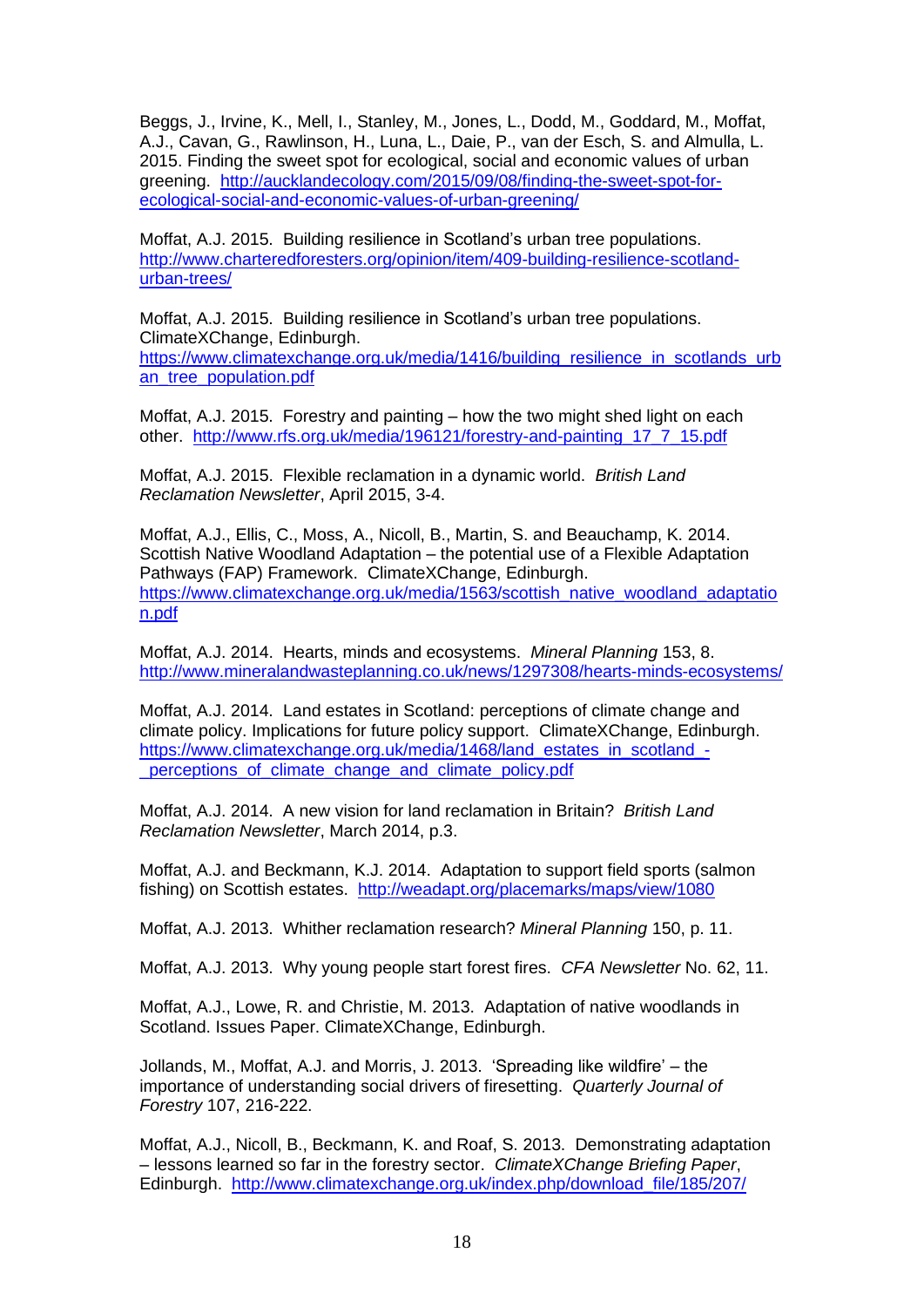Moffat, A.J. 2012. A case of 'adapt to survive'. *The Chartered Forester*, Autumn 2012, p.23.

Gazzard, R., Glynn, M., Held, A. and Moffat, A.J. 2011. Wildfire 2011 – Messages for the forestry sector. *Forestry and Timber News* 48, 18-19.

Moffat, A.J. 2011. Restoration for a changing climate. *Mineral Planning* 136, 6.

Vanguelova, E., Moffat, A.J., Morison, J. and Martin, S. 2011. Can we manage the impacts of changing climate on our forest soils?" *Forestry and Timber News* 45, June 2011, 11-12.

Moffat, A.J., Benham, S., Morison, J.I.L., Pitman, R., Vanguelova, E.I., Wilkinson, M. and Yamulki, S. 2010. The value of forest monitoring in developing forest ecosystem science in Britain. In: *John Derome – Ambassador for forest monitoring in Europe*, L. Ukonmaanaho, K. Derome, P. Rautio and P. Merilä (eds), Working Papers of the Finnish Forest Research Institute 180, p. 28.

Moffat, A.J., Murgatroyd, I., Hutchings, T.R. and Kennedy, F.M. 2010. Hardwood timber extraction over sensitive soils – a terramechanical study in southern England. *Quarterly Journal of Forestry* 104, 181-189.

Moffat, A.J. 2009. Start thinking now about climate change impacts on mineral restoration practice. *Mineral Planning* 122, p.9.

Moffat, A.J. and Sinnett, D. 2009. Landform design pays dividends. *Mineral Planning* 121, 14-15.

van Herwijnen, R., Ouki, S.K., Al-Tabbaa, A., Moffat, A.J., Johns, M.L. and Hutchings, T.R. 2008. The effect of two different composts on the performance and metal uptake of poplar growing on heavy metal contaminated soil. *SEESOIL* 17, 39- 48.

McKay, H. and Moffat, A.J. 2008. "Forests and soil guidelines" - a modern revision of high level UK forest soil policy. *SEESOIL* 17, 57-65.

Moffat, A.J., Sinnett, D. and Hutchings, T.R. 2008. Containment landfill sites – how to restore to beneficial land-use without compromising pollution control systems. *Chemical Hazards and Poisons Report* 13, 37-39.

Moffat, A.J. and Tubby, I. 2008. Restored landfills – a wasted environmental resource? *Waste Planning* 70, 3-5.

Moffat, A.J. and McKay, H.M. 2008. The potential of British forests to recycle organic wastes. *Quarterly Journal of Forestry* 102, 21-27.

Sellers, G., Hutchings, T.R. and Moffat, A.J. 2006. Remediated materials - their potential use in urban greening. *SEESOIL* 16, 47-59.

Moffat, A.J. and Hutchings, T.R. 2006. Brown + trees = green. *Urbio* 11, 22.

Moffat, A.J., Hutchings, T., Kilbride, C., Sellers, G., Sinnett, D. and van Herwijnen, R. 2004. Turning brownfields green. *Green Places* 8, 30-33.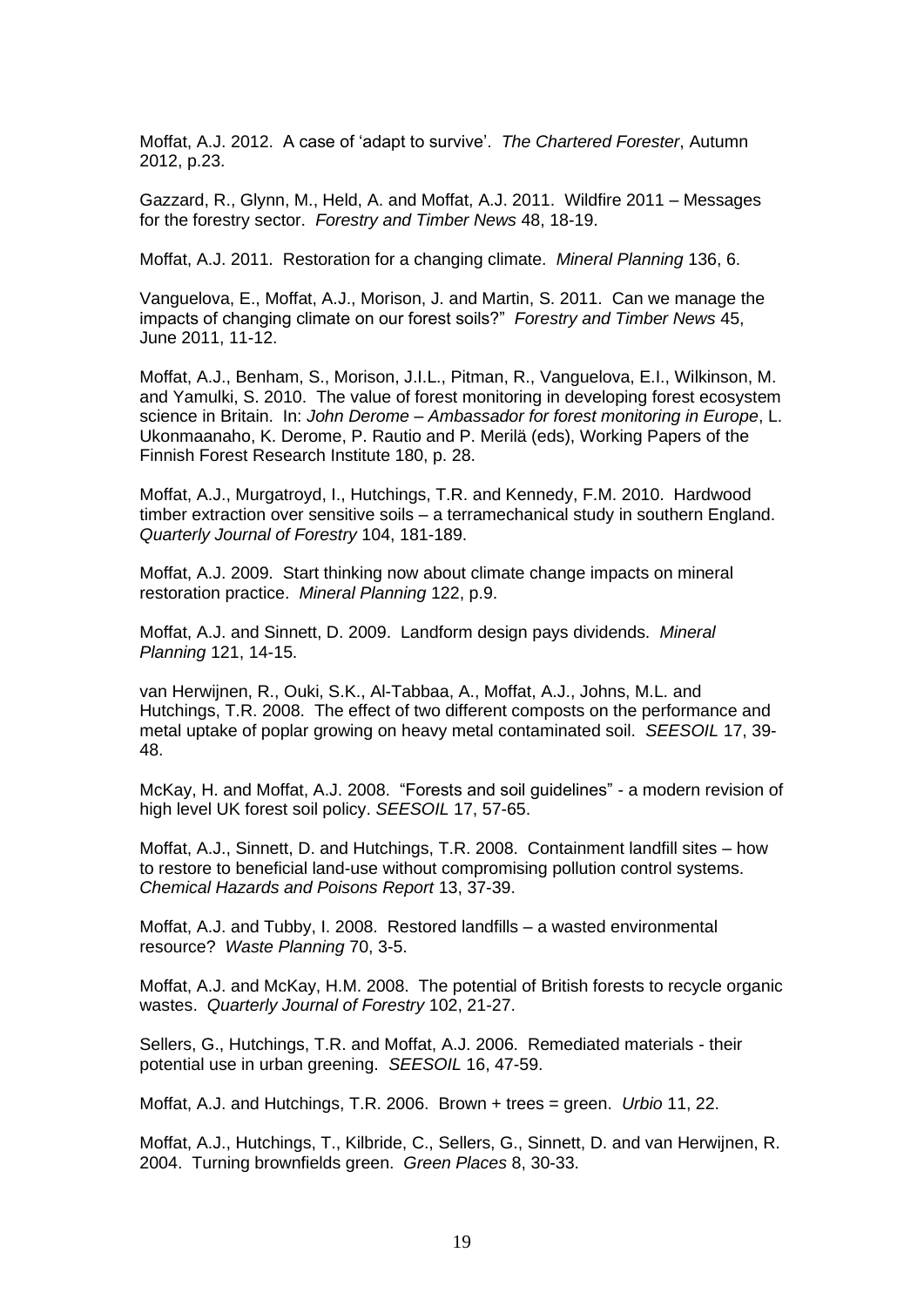Moffat, A.J. 2004. Captain SUBR:IM gets seasick. [\(http://www.subrim.org.uk/Articles/discussion/CaptainSUBRIMsseasickam.pdf\)](http://www.subrim.org.uk/Articles/discussion/CaptainSUBRIMsseasickam.pdf)

Moffat, A.J. 2003. Grounds for optimism. *The Chartered Forester* 4/2003, 12-13.

Moffat, A.J. and Laing, J. 2003. An audit of woodland performance on reclaimed land in England. *Arboricultural Journal* 27, 11-25.

Moffat, A.J., Kennedy, F. and Rayner, B. 2003. The answer lies in the soil! *Forestry & British Timber* May 2003, 19-20.

Wood, M., Moffat, A.J. and Carling, P. 2001. Soil protection during mechanised forest harvesting. *Forestry and British Timber* 30 (7), 20-22.

Moffat, A.J. 2001. Environmental change: predicting effects and protecting forests. *Forestry & British Timber* April 2001, 17-19.

Moffat, A.J. 2000. Soil sustainability. *ICF News* 4/2000, 6-7.

Bending, N.A.D., Moffat, A.J. and McRae, S.G. 2000. The use of waste materials in land reclamation. *Waste Planning* 34, 11-13.

Bending, N.A.D., Moffat, A.J. and McRae, S.G. 2000. The use of soil-forming materials in land reclamation. *Mineral Planning* 82, 3-8.

Moffat, A.J. 1999. Soil formation in soil-forming materials for land reclamation – a pedological viewpoint. *SEESOIL* 14, 54-63.

Bardos, P., French, C.J., Moffat, A.J. and Nortcliff, S. 1999. Can biomass kill three birds with one stone? *Land Contamination & Reclamation* 7, 174-176.

Dobson, M.C. and Moffat, A.J. 1999. Examination of tree and root performance on closed landfills in Merseyside. *Arboricultural Journal* 23, 261-272.

Bardos, P., French, C.J., Moffat, A.J. and Nortcliff, S. 1999. Renewable energy, decontamination and recycling. Can biomass kill three birds with one stone? *Wastes Management* August 1999, 38-39.

Kennedy, F.M., Moffat, A.J. and Armstrong, A.T. 1999. The effect of Frankia infection on the growth of *Ceanothus thyrsiflorus* in the nursery and after outplanting. *Arboricultural Journal* 23, 113-123.

Moffat, A.J. 1999. Trees, people and profits – into the next millennium: environmental changes. *Quarterly Journal of Forestry* 93, 211-220.

Claridge, J.N. and Moffat, A.J. 1998. Trees and landfill: updating your choice. Forestry and British Timber 27 (6), 16-21.

Moffat, A.J. 1998. Woodland - a natural afteruse. *Opencast Mining* 1997, 93-94.

Moffat, A.J., Bending, N.A.D. and Dobson, M.C. 1998. Barriers against tree roots an experimental investigation. *Arboriculture Research and Information Note*  141/98/ERB. AAIS, Farnham.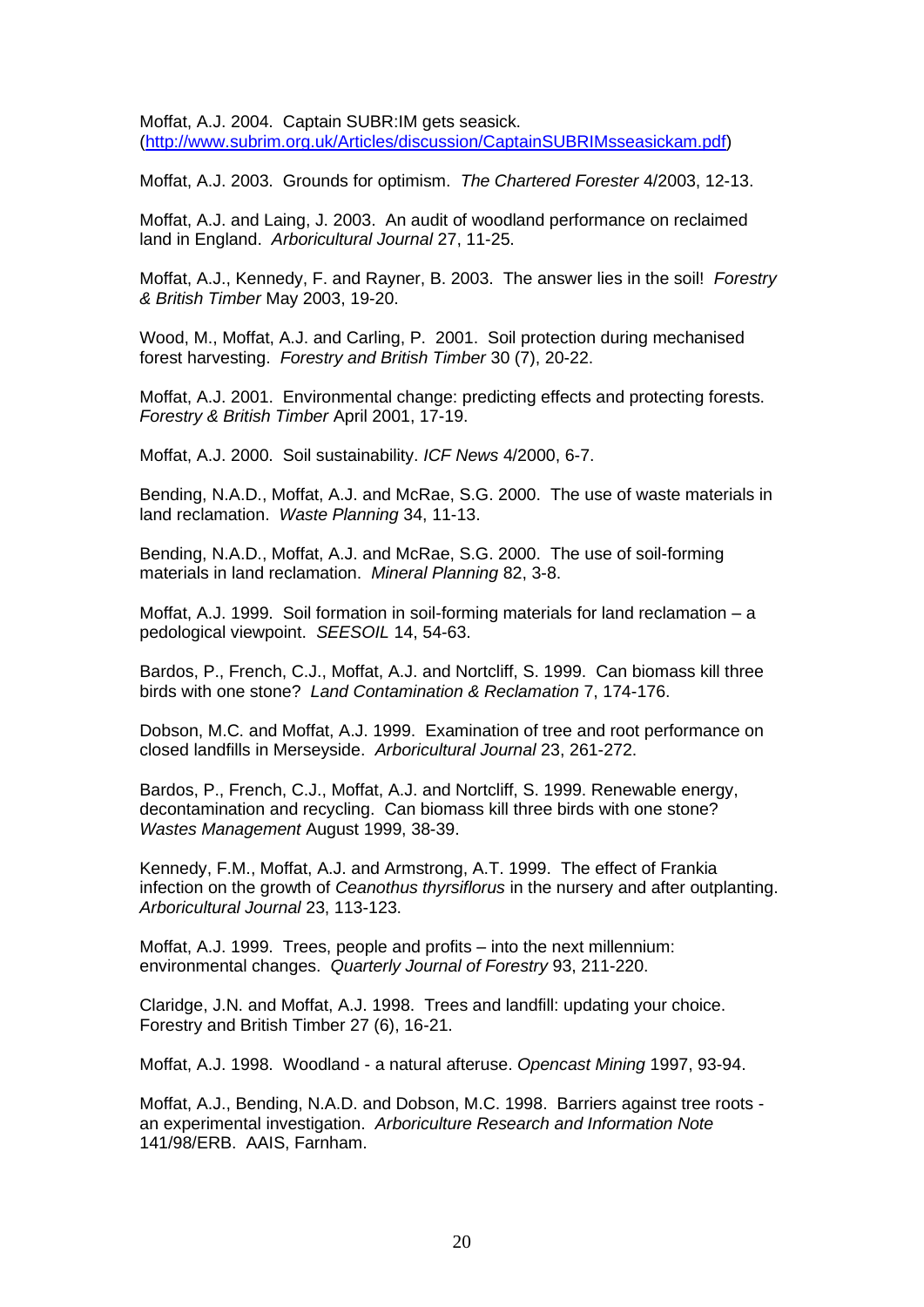Moffat, A.J., Bending, N.A.D. and Claridge, J.N. 1997. Landfill: looking good with trees. *Waste Planning* 25, 7-9.

Armstrong, A.T. and Moffat, A.J. 1996. How compatible are different weed control methods with the application of nitrogenous fertilisers during tree establishment? *Arboricultural Journal* 20, 411-423.

Moffat, A.J. 1996. William Cobbett: politician and forester. *Cobbett's New Register* 9 (3), 52-59.

Moffat, A.J. 1996. Biosolids in Forestry. *Terra Ecosystems News* 3, 3.

Hood, R.C. and Moffat, A.J. 1995. Reclamation of opencast coal spoil using alder. *NERC News* 33, 12-14.

Moffat, A.J. 1995. William Cobbett: politician and forester. *Quarterly Journal of Forestry* 89, 230-236.

Moffat, A.J. 1995. Minimum soil depths for the establishment of woodland on disturbed ground. *Arboricultural Journal* 19, 19-27.

Bending, N.A.D., Holder, R., Davies, T.M. and Moffat, A.J. 1994. Opencast coal mining and reclamation at Maesgwyn. *Mineral Planning* 61, 37-39.

Moffat, A.J., Armstrong, A.T. and Collyer, E.L. 1994. Site preparation for tree establishment on lowland clay soils. *Quarterly Journal of Forestry* 88, 35-41.

Dobson, M.C. and Moffat, A.J. 1993. Landfill and trees: are the two compatible? *Environmental Managers Journal* 2 (2), 31-34.

Dobson, M.C. and Moffat, A.J. 1993. Should trees be planted on capped landfills? *Waste Planning* 7, 30-32.

Moffat, A.J. 1993. Silvan sludge. *Landscape Design* 219, 25-27.

Moffat, A.J. 1993. Planting on disturbed land. Technical Update No. 11, *Urban Forests Magazine* 12, 19.

Dutch, J. and Moffat, A. 1992. Sewage use in forests is good for trees and the environment. *Forestry and British Timber* 21 (11), 15-17.

Moffat, A.J. and McNeill, J.D. 1992. Alders - valuable components of woodland on reclaimed land. *Mineral Planning* 53, 23-24.

Moffat, A.J. and Shaw, P.J.A. 1992. Establishment of trees on power station wastes. *Waste Planning* 5, 33-35.

Moffat, A.J. 1992. Trees please. *Sand and Gravel Association Bulletin* 24, 13.

Moffat, A J. and Jarvis, M.G. (eds). 1990. Farm forestry - implications for land and landscape. *SEESOIL* 6, 84pp.

Wilson, B.R., Moffat, A.J. and Nortcliff, S. 1990. The nature and pattern of Ancient Woodland soils in southern England. *Quarterly Journal of Forestry* 84, 173-180.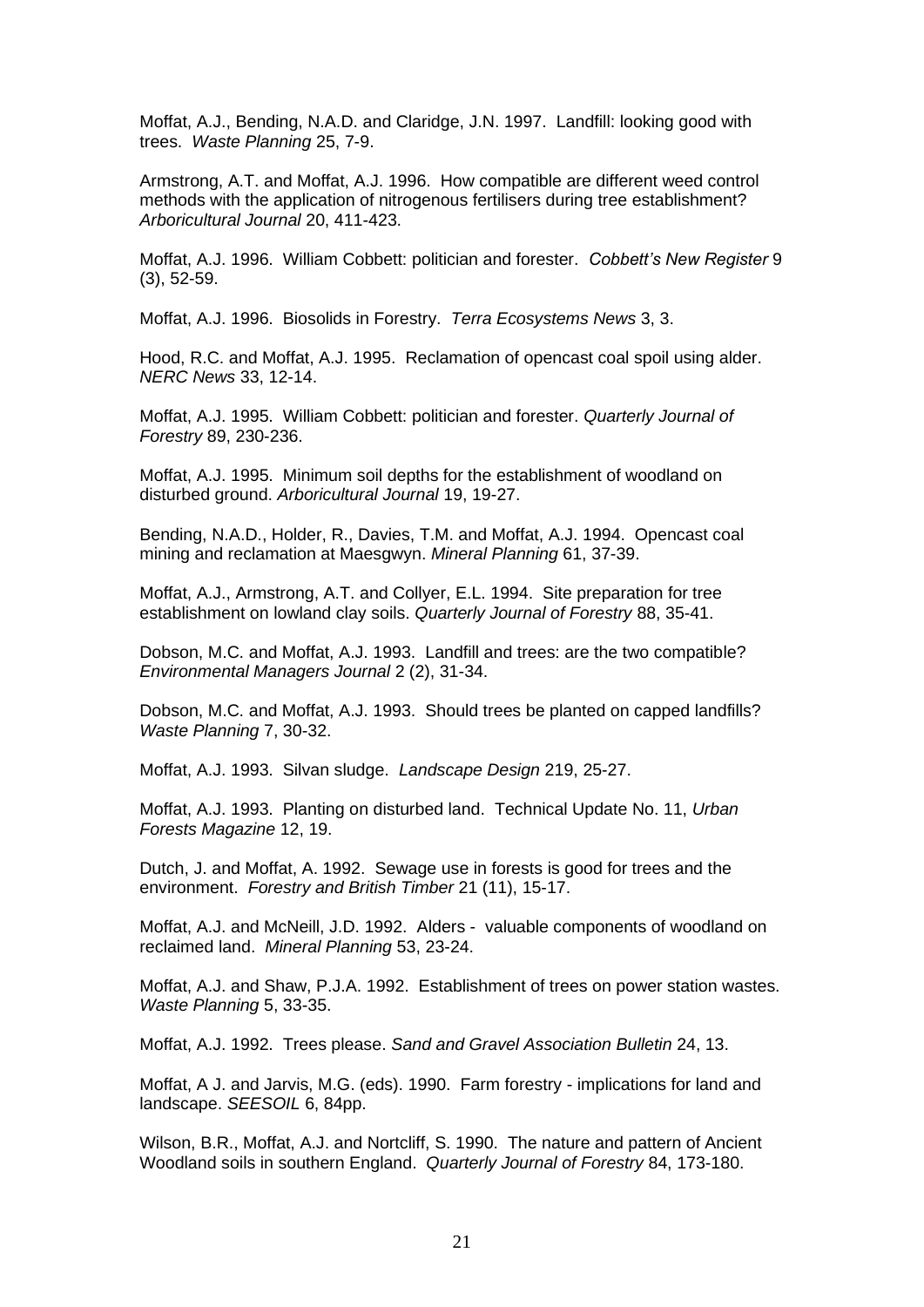Moffat, A.J. and Roberts, C.J. 1989. Experimental tree planting on China clay spoils in Cornwall. *Quarterly Journal of Forestry* 83, 149-156.

Moffat, A.J. and Houston, T.J. 1988. Soil physical factors affecting tree establishment and growth at Pitsea landfill site, Essex. *SEESOIL* 4, 66-83.

Moffat, A J. 1988. Reclamation remedies. *Horticulture Week*, 204 (10), 19-21.

Moffat, A.J. 1988. Land Reclamation and Forestry. *M and Q Environment* 2(1), 18- 19.

Burnham, C.P. and Moffat, A.J. (eds) 1985. Soil acidification in south east England. SEESOIL 2, 67pp.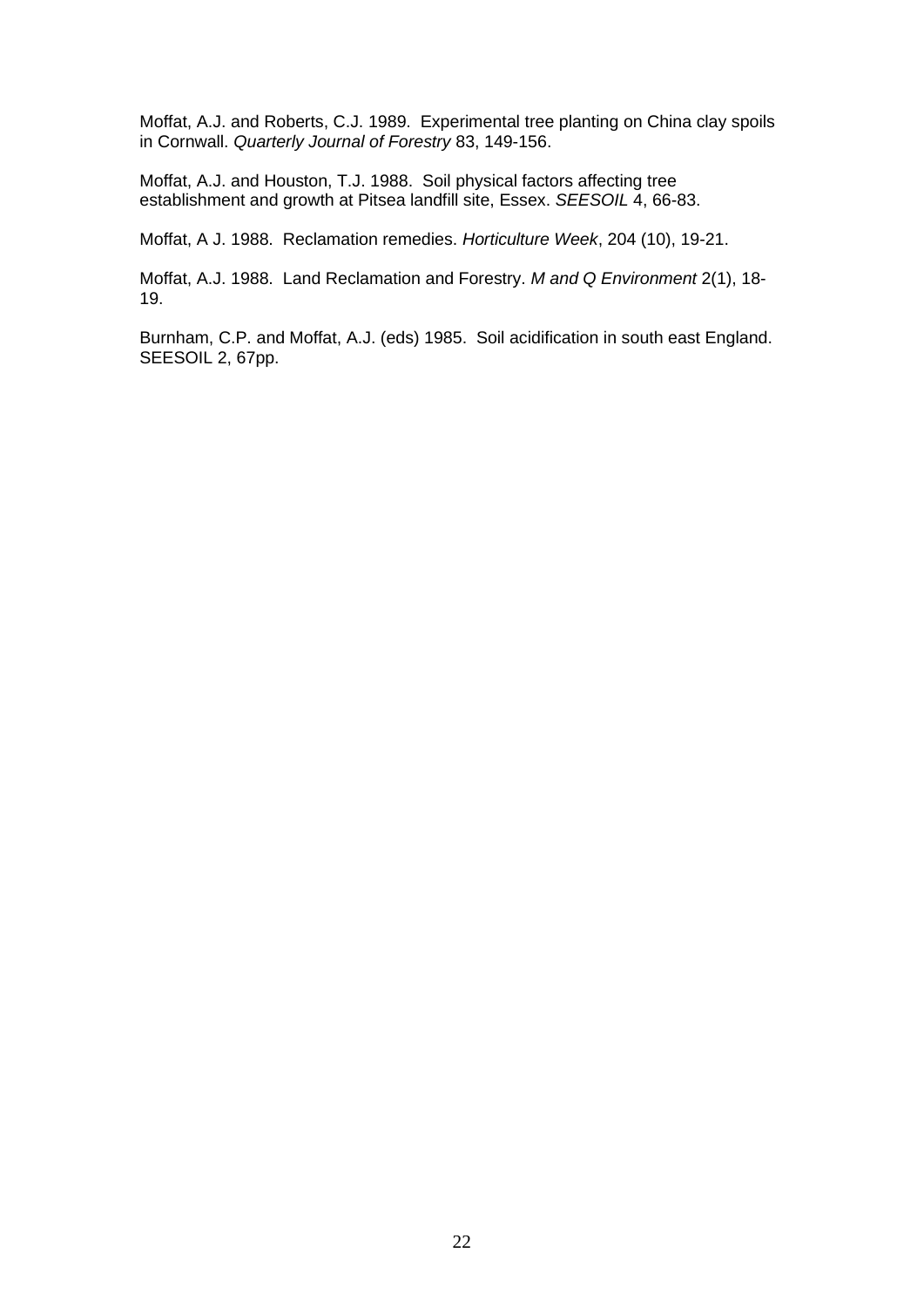## **(e) Contract reports and reports to industry**

Moffat, A.J. 2022. Agroforestry and the historic environment. Report to Historic England.

Moffat, A.J. 2019. Beech tree stress, soil conditions and drought at Burnham Beeches. Report to City of London Corporation. [http://www.ajmoffat.co.uk/wp](http://www.ajmoffat.co.uk/wp-content/uploads/2019/02/Burnham_Beeches_Report_15_01.pdf)[content/uploads/2019/02/Burnham\\_Beeches\\_Report\\_15\\_01.pdf](http://www.ajmoffat.co.uk/wp-content/uploads/2019/02/Burnham_Beeches_Report_15_01.pdf)

Moffat, A.J. 2018. Review of wildfire adaptation and contingency planning in South East England – examination of discharge of responsibilities and implementation of current legislation and policy. Report to Forestry Commission England.

Moffat, A.J. 2018. Public health and forestry. Research proposal prepared for EFI, Joensu.

Moffat, A.J. 2015. A wildfire risk management system for UK forestry - moving to operational practice. Report to Forestry Commission, Edinburgh.

Moffat, A.J. 2014. A wildfire risk management system for UK forestry. Report to Forestry Commission, Edinburgh.

Moffat, A.J. 2014. Ground-truthing climate change and adaptation in Scotland. Response at estate scale: opportunities, constraints and implications for policy support. Report to ClimateXChange, Scotland, 14 pp.

Moffat, A.J. and Pearce, H.G. 2013. Harmonising approaches to evaluation of forest fire risk. NZ TRANZFOR Visit: Final Report. Forest Research, Farnham. [http://www.kfwf.org.uk/\\_assets/documents/Moffat\\_and\\_Pearce\\_2013\\_Harmonising\\_a](http://www.kfwf.org.uk/_assets/documents/Moffat_and_Pearce_2013_Harmonising_approaches_to_evaluation_of_forest_fire_risk.pdf) pproaches to evaluation of forest fire risk.pdf

MacLeod, A. and Moffat, A.J. 2012. Use of anaerobic digestates in forestry: experimental research. Final Report to WRAP.

Benham, S.E. and Moffat, A.J. 2012. A report on the effects of visitor trampling to the Kingley Vale Yews. Report to Natural England, 25 pp.

Jarvis, D. and Moffat, A.J. 2011. Anaerobic Digestate and Compost Trials in Commercial Forestry. Innovative Uses for Quality Composts and Outputs from Anaerobic Digestion within the Landscape and Regeneration Sectors in Scotland. Final Report to Zero Waste Scotland.

Moffat, A.J. 2010. Executive Summary, Introduction and Conclusions. In: Forest Research. Benefits of green infrastructure. Report to Defra and CLG. Contract No. WC0807. Forest Research, Farnham.

[https://www.forestresearch.gov.uk/documents/2515/urgp\\_benefits\\_of\\_green\\_infrastru](https://www.forestresearch.gov.uk/documents/2515/urgp_benefits_of_green_infrastructure.pdf) [cture.pdf](https://www.forestresearch.gov.uk/documents/2515/urgp_benefits_of_green_infrastructure.pdf)

Moffat, A.J., Quine, C.P. and McKay, H. 2010. The state of the natural environment. Land use and the future of forestry. In: Land Use Futures: making the most of land in the 21st century. Final Project Report, Government Office for Science, London. [http://webarchive.nationalarchives.gov.uk/20140108140803/http://www.bis.gov.uk/as](http://webarchive.nationalarchives.gov.uk/20140108140803/http:/www.bis.gov.uk/assets/foresight/docs/land-use/jlup/er32_the_state_of_the_natural_environmenty_land_use_and_forestry.pdf) [sets/foresight/docs/land-](http://webarchive.nationalarchives.gov.uk/20140108140803/http:/www.bis.gov.uk/assets/foresight/docs/land-use/jlup/er32_the_state_of_the_natural_environmenty_land_use_and_forestry.pdf)

use/jlup/er32 the state of the natural environmenty land use and forestry.pdf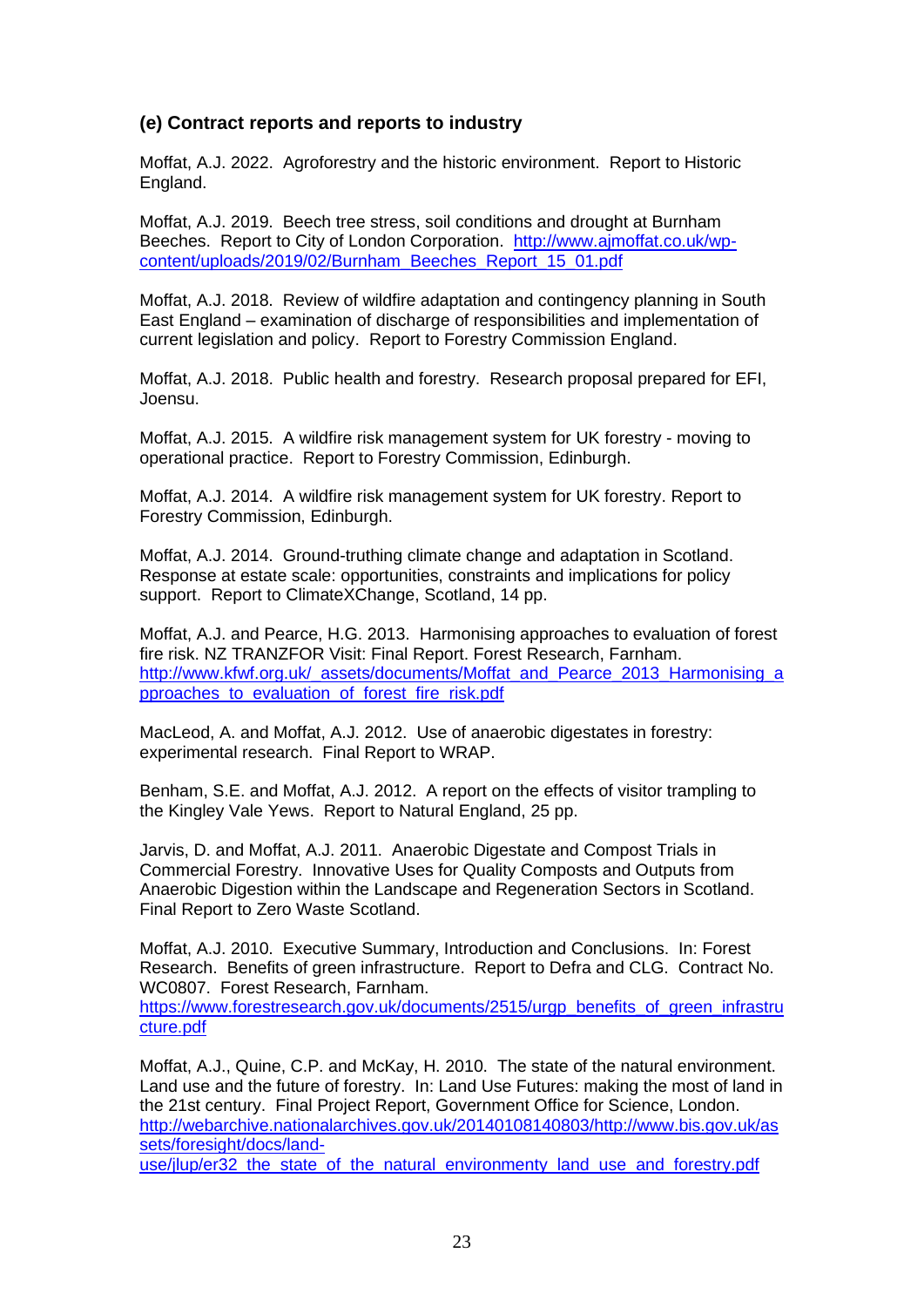Moffat, A.J. and Morison, J.I. 2010. UK Climate Change Risk Assessment. Forestry Sector Telephone Interview Records.

[http://ccra.defra.gov.uk/rp/D03/Forestry\\_CCRA\\_Sector\\_Telephone\\_Interview\\_Recor](http://ccra.defra.gov.uk/rp/D03/Forestry_CCRA_Sector_Telephone_Interview_Record_R2_final_amended.pdf) [d\\_R2\\_final\\_amended.pdf.](http://ccra.defra.gov.uk/rp/D03/Forestry_CCRA_Sector_Telephone_Interview_Record_R2_final_amended.pdf)

Moffat, A.J. and Morison, J.I. 2009. UK Climate Change Risk Assessment. Forestry Sector Phase 1 Report. [http://ccra.defra.gov.uk/rp/D03/CCRA\\_Forestry\\_Phase1\\_v26-07-2010.pdf.](http://ccra.defra.gov.uk/rp/D03/CCRA_Forestry_Phase1_v26-07-2010.pdf)

Foot, K.J. and Moffat, A.J. 2008. Woodland establishment on landfill sites: ten years of research. Final Report to DCLG. Forest Research, Farnham.

Emmett, B.A., Black, H.I.J., Bradley, R.I., Elston, D., Reynolds, B., Creamer, R., Frogbrook, Z.L., Hudson, G., Jordan, C., Lilly, A., Moffat, A., Potts, J. and Vanguelova, E. 2006. National soil monitoring network: review and assessment study. SNIFFER Final Report LQ09.

[http://nora.nerc.ac.uk/3317/1/Final\\_report\\_to\\_SNIFFER\\_181206\\_v1.pdf](http://nora.nerc.ac.uk/3317/1/Final_report_to_SNIFFER_181206_v1.pdf)

Freer-Smith, P., Evans, S., Morgan, G., Ilvesniemi, H., Finér, L., Moffat, A., Derome, J., Humphrey, J., Laine, J., Michalak, R. and Pawlaczyk, P. 2006. Development and review concerning Forest Focus. Final Report for EU Contract No C2 - 07 03 01/ 2004/396316/MAR/B3. [http://ec.europa.eu/environment/forests/pdf/final\\_report.pdf](http://ec.europa.eu/environment/forests/pdf/final_report.pdf)

Bradley, I., Moffat, A., Vanguelova, E., Falloon, P. and Harris, J. 2005. Impacts of climate change on soil functions. Defra Final Contract Report SP0538. [http://randd.defra.gov.uk/Document.aspx?Document=SP0538\\_3603\\_FRP.doc](http://randd.defra.gov.uk/Document.aspx?Document=SP0538_3603_FRP.doc)

Moffat, A.J. 2004. Forest Focus. Ex-ante evaluation for UK National Programme. Report to European Commission. Forest Research, Farnham.

Palmer, R.C. and Moffat, A.J. 2003. NSRI soil survey pilot studies in Kielder and Hazelborough forests to facilitate interpretations for the forester. Cranfield University Study No. SR 9047V, NSRI, Silsoe.

Moffat, A.J. 2003. Report on work carried out by the UK in 2003 in fulfillment of Programme no. 2003.60.UK. Report to European Commission. Forest Research, Farnham.

Martin, P., Brierley, E., Mcdevitt, J., Moffat, A.J., Stephens, W., Tubby, I. and Tyrrel, S. 2002. Biomass production on landfill sites – final report. Report to Shanks.first. Cranfield University, Silsoe.

Moffat, A.J. 2002. Report on work carried out by the UK in 2002 in fulfillment of Programme no. 2002.60.UK. Report to European Commission. Forest Research, Farnham.

Moffat, A.J. and Kennedy, F. 2002. Indicators of soil quality for UK forestry. In: Loveland, P.J. and Thompson, T.R.E. (eds), Identification and development of a set of national indicators for soil quality. Environment Agency Research & Development Project Record P5-053/PR/02, 77-104.

Bardos, P., French, C., Lewis, A., Moffat, A. and Nortcliff, S. 2001. Marginal land restoration scoping study: information review and feasibility study. Ex Site Research Project Report 1. Land Quality Press, Nottingham, 104 pp.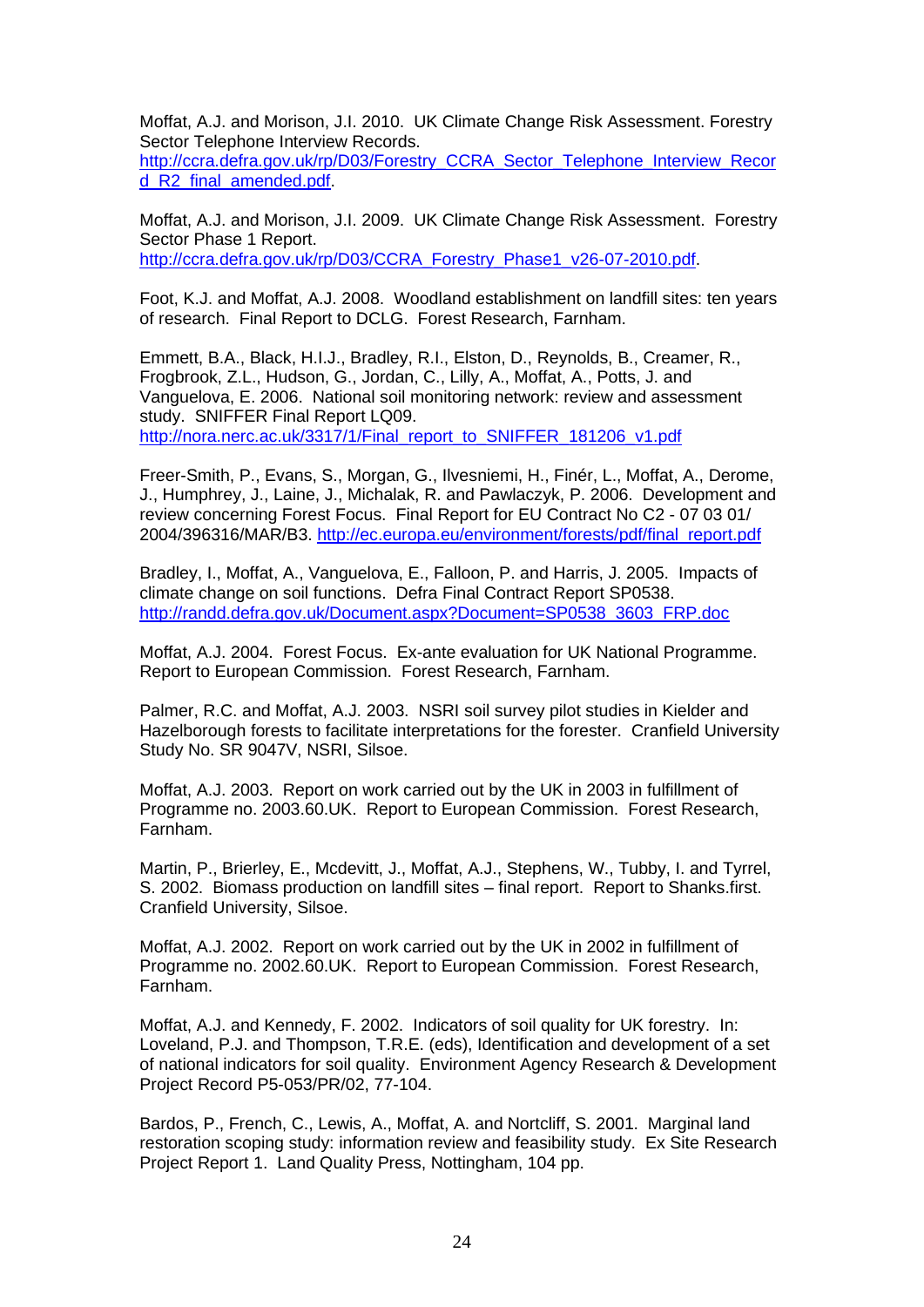Moffat, A.J. 2000. Report on work carried out by the UK in 2000 in fulfillment of Programme no. 2000.60.UK. Report to European Commission. Forest Research, Farnham.

Kennedy, F., Hutchings, T.R. and Moffat, A.J. 2000. Woodland establishment on landfill sites – site monitoring. Report to DETR. Forest Research, Farnham.

Enviros Aspinwall 1999. Effectiveness of provisions for the aftercare of mineral workings. To DETR, London (Forest Research as subcontractor).

Crow, P. and Moffat, A.J. 1997. Pilot project on the measurement of soil solution in UK Level II network. Report to European Commission (Contract 97.60.UK.002.0). Forestry Commission Research Division, Farnham.

Moffat, A.J. and Armstrong, A.T. 1996. The optimization of sewage sludge disposal on energy crops of short rotation hybrid poplar. Final report to Thames Water Utilities, Project Ref: R9521. Forestry Commission Research Division, Farnham.

Hutchings, T.R. and Moffat, A.J. 1996. Foliar sampling and analysis for forest observation plots used in the UK annual inventory. Report to European Commission under EC Regulation 836/94. Forestry Commission Research Division, Farnham.

Moffat, A.J. 1996. The value of Biogran dried sludge granules in land reclamation. 3rd year results from the Maesgywn experiment. Report to Wessex Water plc. Forestry Commission Research Division, Farnham.

Moffat, A.J. and Armstrong, A.T. 1995. Monitoring of forested areas treated with sewage sludge. 1995 progress report. Report to British Coal Opencast. Forestry Commission Research Division, Farnham.

Hutchings, T.R. and Moffat, A.J. 1995. Report on the forest soil condition (Level I: 16 x 16 km grid) in the United Kingdom. Report to European Commission under EC Regulation 926/93. Forestry Commission Research Division, Farnham.

Moffat, A.J. and Armstrong, A.T. 1994. Monitoring of forested areas treated with sewage sludge - progress report. Report to British Coal Opencast. Forestry Commission Research Division, Farnham.

Moffat, A.J. and Armstrong, A.T. 1994. Report of research at Maesgwyn 1993-4. Report to British Coal Opencast. Forestry Commission Research Division, Farnham.

Moffat, A.J. and Armstrong, A.T. 1993. Tree establishment at Calvert landfill site. Progress Report. Report to Buckinghamshire County Council. Forestry Commission Research Division, Farnham.

Moffat, A.J. and Armstrong, A.T. 1993. Report of research at Maesgwyn 1992-3. Report to British Coal Opencast. Forestry Commission Research Division, Farnham.

Moffat, A.J. and Armstrong, A.T. 1993. Monitoring of forested areas treated with sewage sludge. Report to British Coal Opencast. Forestry Commission Research Division, Farnham.

Moffat, A.J. 1993. Site factors affecting tree response on opencast coal spoils in South Wales. British Coal Corporation Contract OE/CON/6259. Forestry Commission Research Division, Farnham.